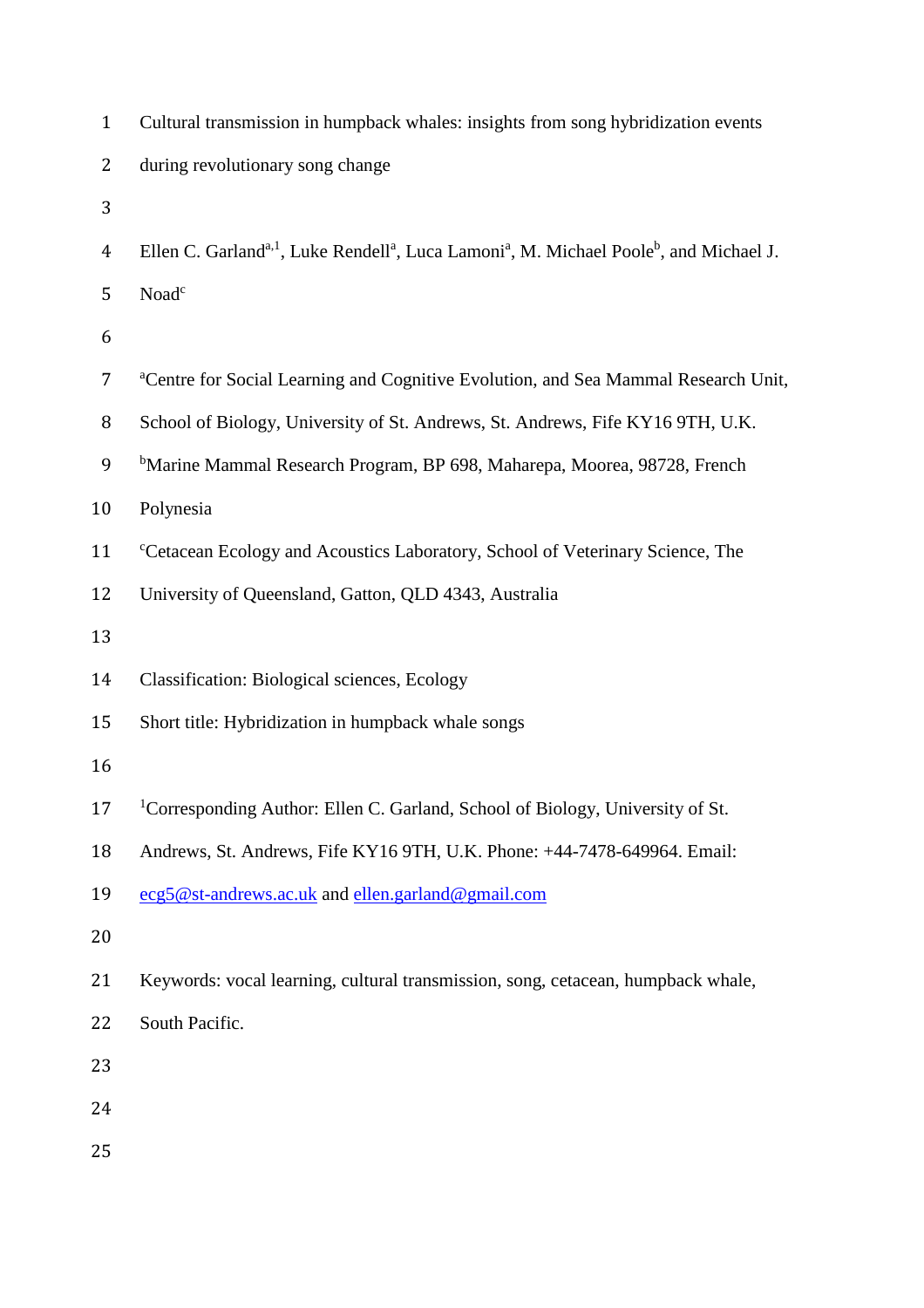## **Abstract**

 Cultural processes occur in a wide variety of animal taxa from insects to cetaceans. The songs of humpback whales are one of the most striking examples of the transmission of a cultural trait and social learning in any non-human animal. To understand how songs are learnt, we investigate rare cases of song hybridization, where parts of an existing song are spliced with a new one, likely prior to an individual totally adopting the new song. Song unit sequences were extracted from over 9,300 phrases recorded during two song revolutions across the South Pacific Ocean, allowing fine-scale analysis of composition and sequencing. In hybrid songs the current and new songs were spliced together in two specific ways: 1) singers placed a single hybrid phrase, in which content from both songs were combined, between the two song types when transitioning from one to the other, and/or 2) singers spliced complete themes from the revolutionary song into the current song. Sequence analysis indicated that both processes were governed by structural similarity rules. Hybrid phrases or theme substitutions occurred at points in the songs where both songs contained 'similar sounds arranged in a similar pattern'. Songs appear to be learnt as segments (themes/phrase types), akin to birdsong and human language acquisition, and these can be combined in predictable ways if the underlying structural pattern is similar. These snapshots of song change provide new insights into the mechanisms underlying song learning in humpback whales, and comparative perspectives on the evolution of human language and culture. 

- 
- 
- 
-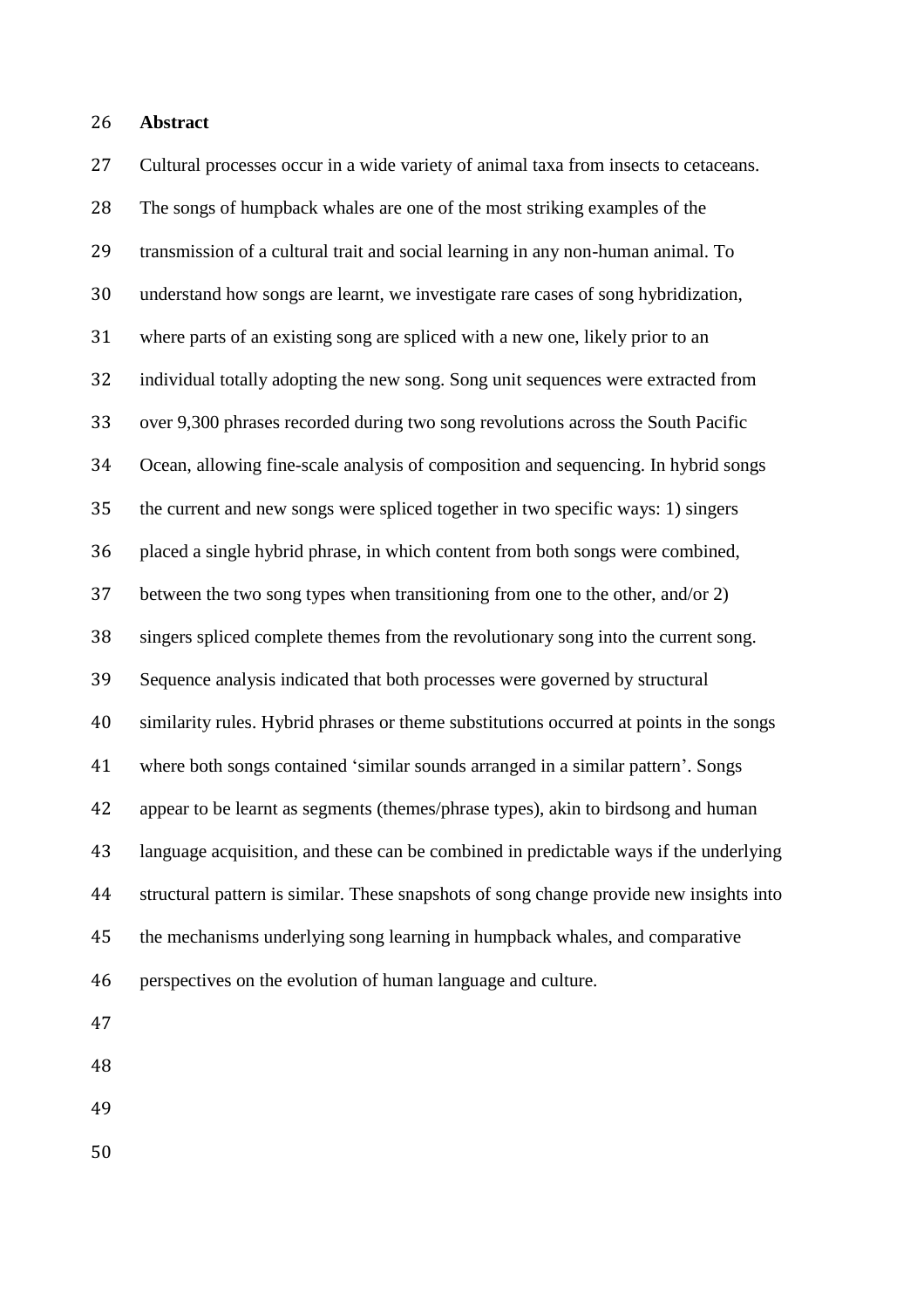## **Significance Statement**

 Cetaceans show some of the most sophisticated and complex vocal and cultural behavior outside of humans. Our shared mammalian heritage makes them profoundly relevant in any comparative framework. Humpback whales sing a culturally evolving song display; it is also one of the most striking examples of the transmission of a cultural trait and social learning in any non-human animal. Here, by investigating the rare cases of song hybridization, where parts of an existing song are spliced with a novel, revolutionary song, we unearth a number of underlying structural rules governing song change. These rules likely assist humpback whales in rapidly learning their complex and ever-changing songs, and provide insights into the evolution of human language and culture.

\body

## **Introduction**

 Cultural transmission has been shown in a wide variety of taxa spanning birds, fish, insects, cetaceans and non-human primates (1, 2). We define culture in the broad sense as shared information or behavior acquired through some form of social learning from conspecifics (3–5). Each of these studies has provided examples demonstrating a behavioral trait being passed from one individual to another, and on occasion entire populations, through some form of social learning. Cetaceans show some of the most sophisticated and complex vocal and cultural behavior outside of humans (6, 7), including vocal learning, shared traditions and gene-culture coevolution. For example, southern right whales (*Eubalaena australis*) demonstrate strong migratory culture (8), while bottlenose dolphins (*Tursiops truncatus* and *T. aduncus*) demonstrate the cultural transmission of tool-use (9, 10). Both sperm whales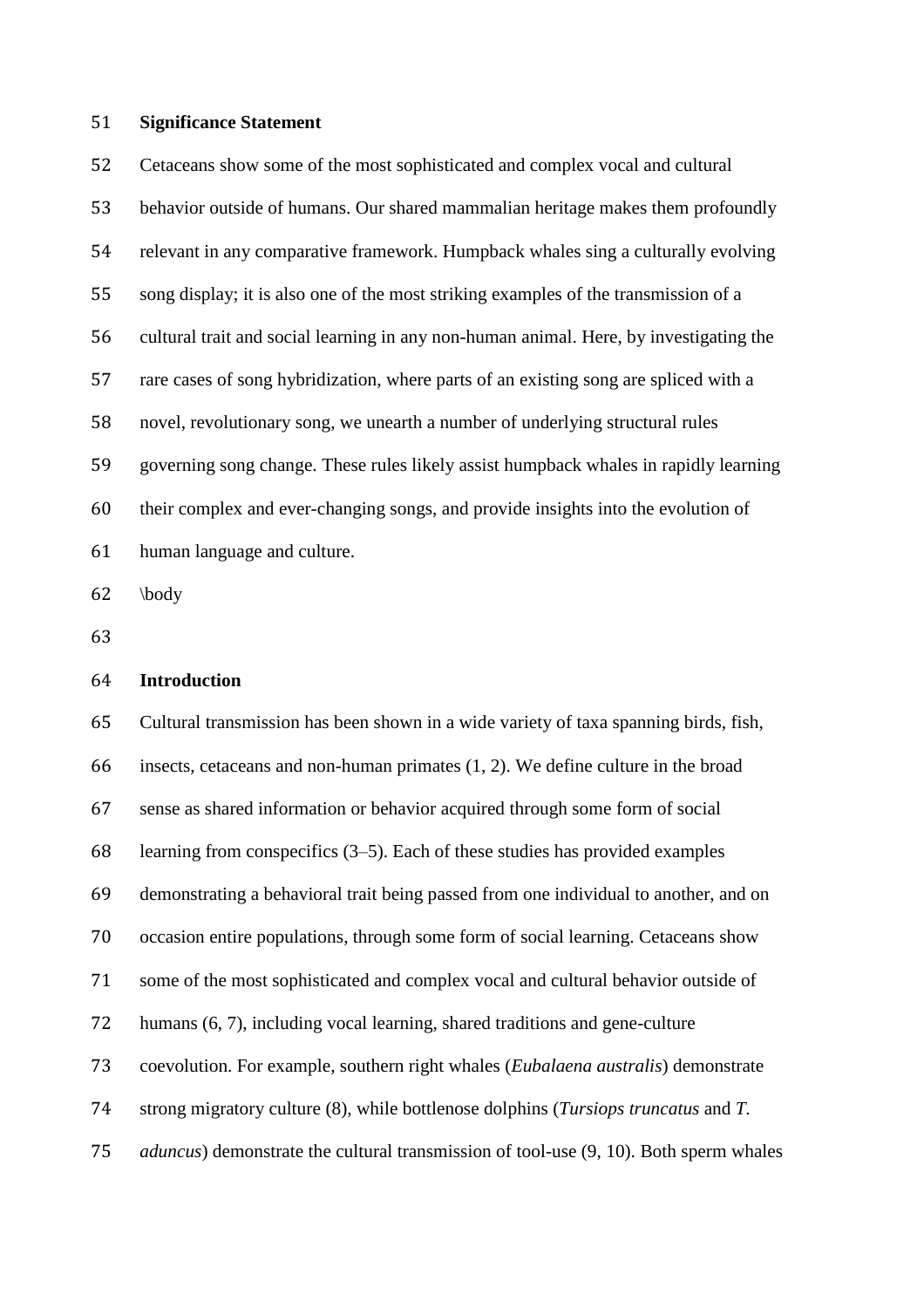(*Physeter macrocephalus*) and killer whales (*Orcinus orca*) have culturally

 transmitted group vocalizations that are maintained over decades (11, 12), and also appear to undergo gene-culture coevolution (13–15).

 Humpback whales (*Megaptera novaeangliae*) possess multiple, independently evolving cultural traditions including maternally directed site fidelity to breeding and feeding grounds (16), socially learned feeding tactics (17), and song displays that are subject to cultural evolution and revolution (18–20). Humpback whale song is one of the most elaborate acoustic displays in the animal kingdom (21). The song is produced solely by adult males (22) and is therefore considered a product of sexual selection, even though the details of how it functions as a signal are still debated (23). Song is organized in a nested hierarchy: single sounds are termed 'units', a sequence of units is grouped into a 'phrase', phrases are repeated to form a 'theme', and a number of different themes are usually sung in a set order to form the 'song' (24). To move from one theme into another, a single 'transitional phrase' is sometimes sung that contains content from the preceding and following themes (20). Different versions of the display (containing different themes) are termed 'song types' (18). Within each population, there is usually strong conformity to a single song type at any point in time (25). However, the song is constantly changing (20), and all males must continuously incorporate these alterations to maintain the observed conformity. This slow and gradual change is a process of cultural evolution in which subtle changes occur over time at a population scale (20, 26). Populations within an ocean basin sing similar songs, but the similarity depends on both geographic (27, 28) and temporal distances, as transmission of song changes across a region may take several years (18, 29, 30). In the western and central South Pacific region, song also undergoes dramatic cultural 'revolutions', where the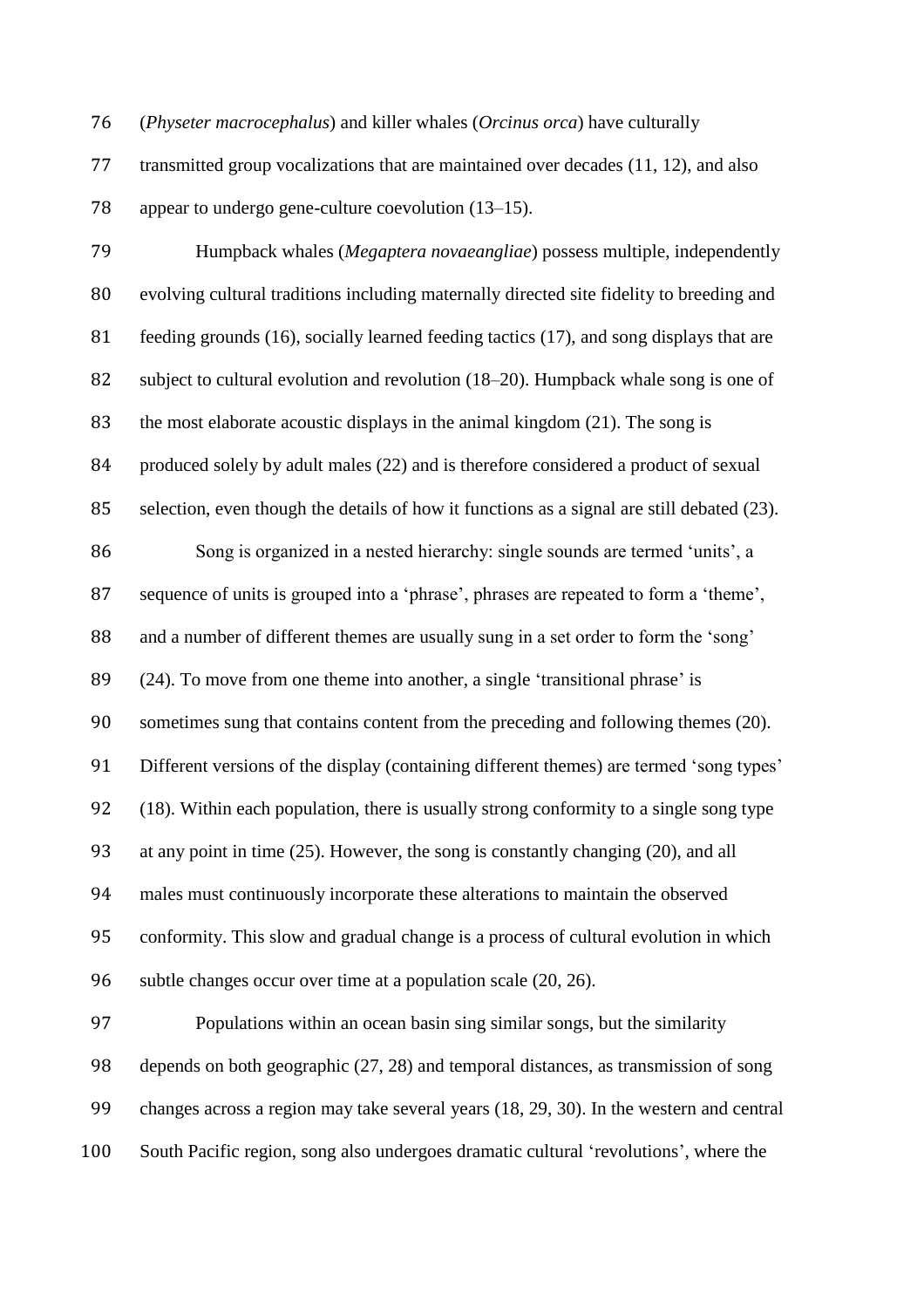song type from a neighbouring population is rapidly adopted by all of the males in an adjacent population (18, 19). We have previously described the rapid, repeated and regular horizontal cultural transmission of multiple song types creating multiple song revolutions across the western and central South Pacific region (18, 29, 30). Among populations in any non-human animal, this is a very rare, possibly unique, example of population-wide horizontal cultural transmission where behavioural variants are transmitted rapidly and repeatedly (18). However, we know little regarding the underlying vocal and sequence learning mechanisms governing this extraordinary cultural phenomenon.

 Mechanisms of vocal learning are far better understood for human language acquisition and birdsong than for cetacean vocalizations (7). Humpback whales are 'vocal production learners' as they are able to modify the form of their own vocal signals after experience with signals from other individuals (7). Vocal production learning is not widespread; thus far only a few mammalian groups including cetaceans, pinnipeds, bats, elephants and humans have been shown to be capable of it (7). An important limitation when studying large cetacean species is the inability to conduct controlled laboratory experiments. While learning and song production can be mapped to different pathways in the brain for songbirds, mice and humans (to 119 name a few (31)), this is not yet possible with large, free-roaming cetaceans. However, we can explore the learning mechanisms involved by examining the structure and arrangement of the song displays in detail, and comparing any rules we uncover governing the arrangement and learning of song to those currently known in human language acquisition and birdsong learning. Statistical learning, where patterns and structure are identified based on the

statistical information present in sensory stimuli, is a common human learning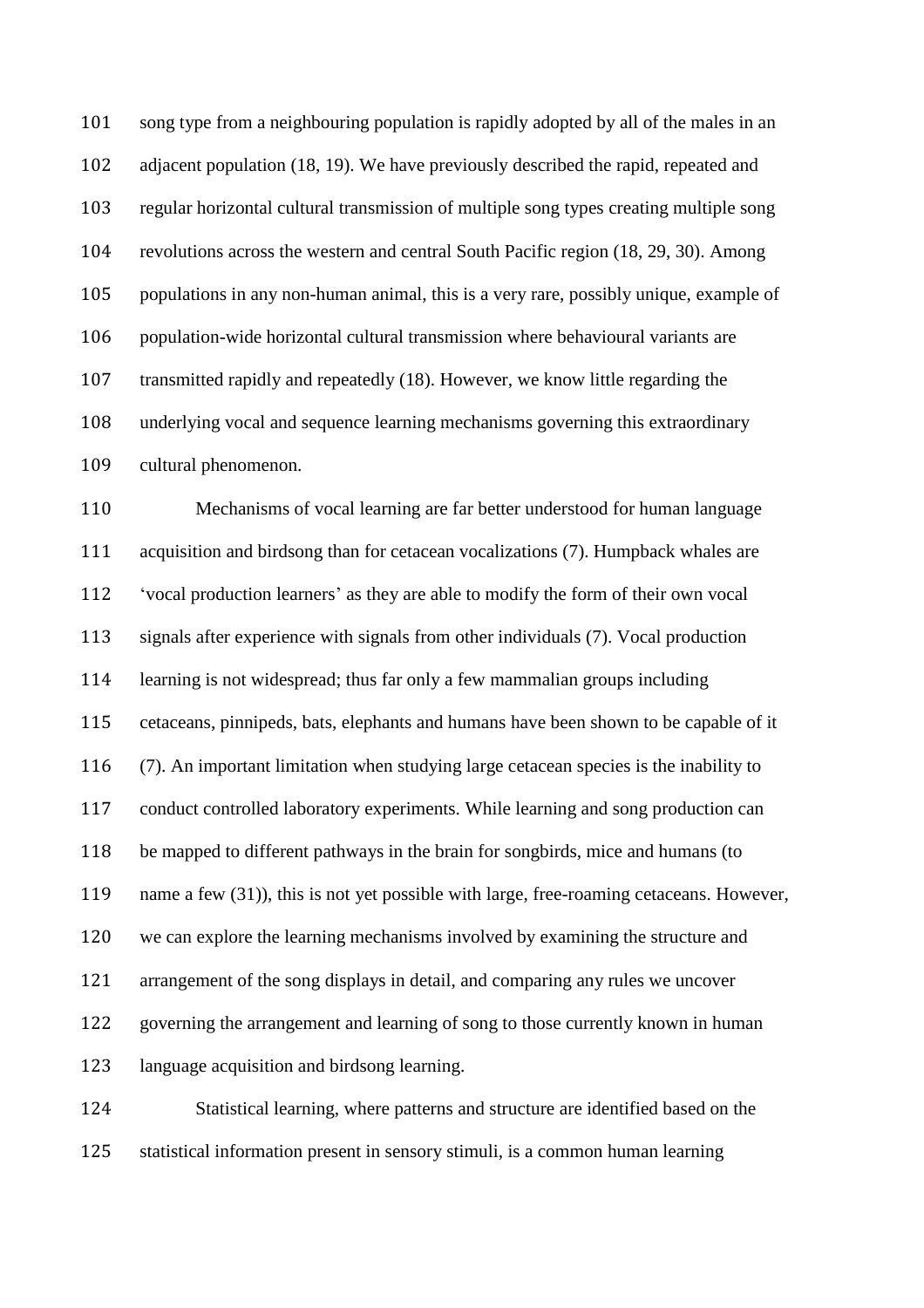mechanism present in all sensory modalities (32). From a very young age human infants are able to detect, extract and generalize statistical regularities (*i.e.,* simple algebraic rules) from their auditory environment (32, 33), and understanding how they use this statistical information to learn language is a major research focus (32). The ability to detect transition probabilities, the probability that a given sound or syllable follows another one (32, 33), is important in understanding word segmentation or grammar learning tasks. From a comparative perspective, recent work has demonstrated that zebra finches (*Taeniopygia guttata*) generate phonological categories that result in the song being easier for others to learn (34). Understanding how humpback whales learn their extended song sequences is therefore of interest in the comparative study of mechanisms for learning sequences and patterns in cultural vocal signals.

 Segmentation, the chunking of sequences into smaller components (phrases or words) that can later be recombined, is another important mechanism in human language acquisition (32, 33, 35, 36). Songbirds have been shown to segment when learning their song displays (37–40). Segments are typically separated by longer pauses (silence), and these pauses may provide an emphasis that aids in memorization of segment chunks (39). In a recent review of human language and non-human animal communication, Birchenall (33) suggests that the process of segmentation may also be present in humpback whale song learning. Given the importance of segmentation to language acquisition and the presence of this mechanism in the learning of birdsong, this is a logical starting place to study humpback whale song learning. Here, we present evidence that humpback whales use segmentation in song learning by examining recordings made during the process of learning a new song in the context of a song revolution event. Recording a whale in the act of changing his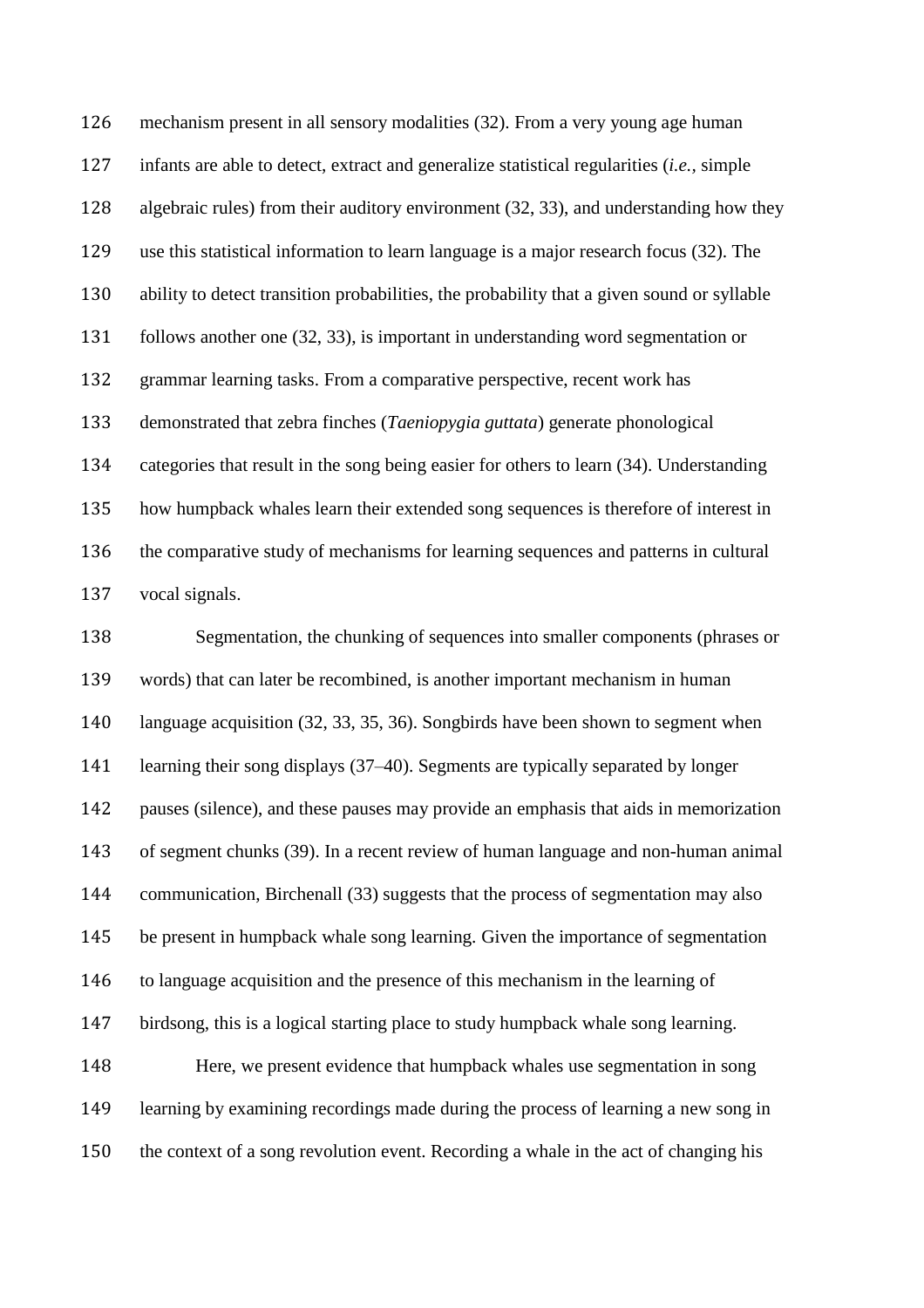song is challenging; they are highly mobile and one cannot simply record all of an individual's song during a two to three month singing season and >6,000 km migration. We therefore investigate some rare cases of song hybridization recorded during song revolution events to understand how individual whales transition between two different songs. These hybrid songs, which contain themes and elements from both the previous song and the new, revolutionary song, presumably represent a transition phase in the process by which singers change their song display to a new, completely different arrangement. We aim to identify if there are any underlying structural rules governing song change (*e.g.,* segmentation, transition probabilities) that can provide insight into how new songs can be learned so rapidly. We hypothesize that new songs will be learned as segments if segmentation is a taxon- general mechanism (hypothesis 1). Identifying the level in the song hierarchy (phrase, theme or song) that comprises a segment will provide important information as to how the song is memorized. Alternatively, parts of both song types may be spliced together in a random arrangement of new and old units. This would indicate that the structural arrangement of an individual's song disintegrates to a babbling/subsong phase (41) before learning the new song arrangement, and that segmentation is not occurring. Additionally, we hypothesize that if segmentation occurs, then the combination of these segments from both song types by an individual will not be random (hypothesis 2). That is, the insertion of new song segments into the existing song will be at locations in the existing song where there is some structural similarity in the sound units, phrases or themes of the old and new songs, rather than at random positions. This 'similar sounds in similar arrangements' mechanism would be akin to word substitutions in humans such as malapropisms, where an incorrect word with a similar sound is used in place of the correct word (42). To test these hypotheses, we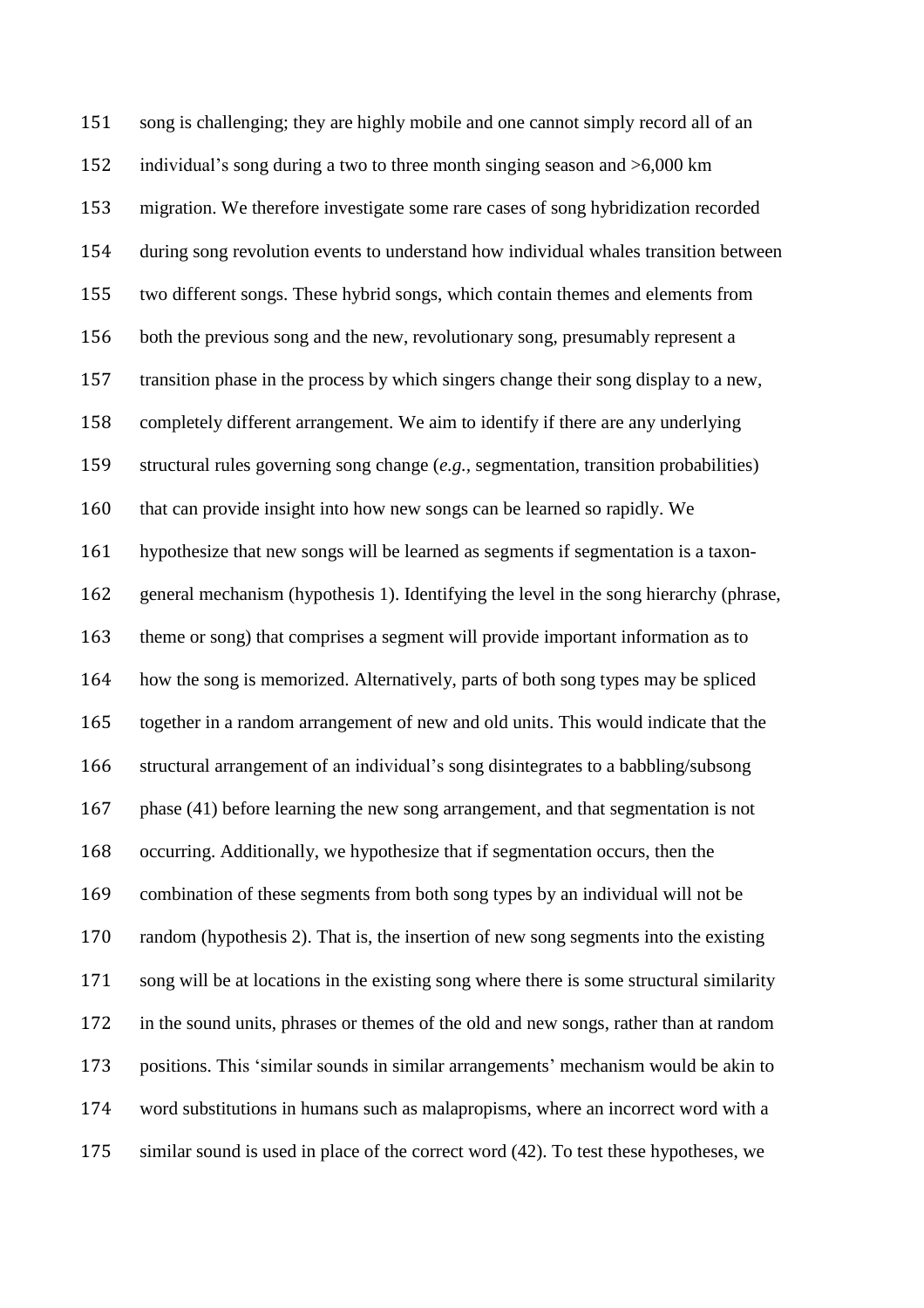first investigated how each singer displaying a hybrid song transitioned between song types, and secondly we quantified the similarity in arrangement between the themes from each song using sequence analysis metrics. We analyzed four hybrid songs recorded during two different song revolutions from two geographic locations (eastern Australia and French Polynesia). Thus far, these are the only examples of 181 hybrid songs<sup>\*</sup> in over 20 years of fieldwork from five populations where song revolutions are known to occur regularly, and from which approximately 1,500 song sequences representing at least 100,000 phrases have been analyzed. 

**Results** 

 $\overline{\phantom{a}}$ 

 Three separate datasets were included in the analysis as each contained one or more hybrid songs. These spanned two geographic locations: Peregian Beach, eastern Australia (1996-97 and 2002-03), and Mo'orea, French Polynesia (2005); and two song revolutions: from Pink to Black (Australia 1996-97), the 'original' song revolution (19), and from Blue to Dark Red (which occurred in Australia in 2002-03, and French Polynesia in 2005 (20)). Over 46 hours of song from 50 singers and four song types (each given an arbitrary color label – Blue, Dark Red, Pink and Black, to be consistent with published analyses of these song types) were analyzed from French Polynesia (2005: 18 singers, 1 hybrid) and eastern Australia (1996-97: 2 singers each based on the highest quality singer for each song type from 249 singers presented in (19), 2 hybrids; and 2002-03: 26 singers, 1 hybrid).

<sup>\*</sup>A fifth hybrid song has been identified. This recording is of a very poor quality (low signal-to-noise ratio). Themes can be sporadically identified but the clear transitions between themes required for the current analysis is lacking. We therefore excluded this recording from analysis. The recording was from eastern Australia in 1997 as part of the Pink-Black song revolution presented in (19).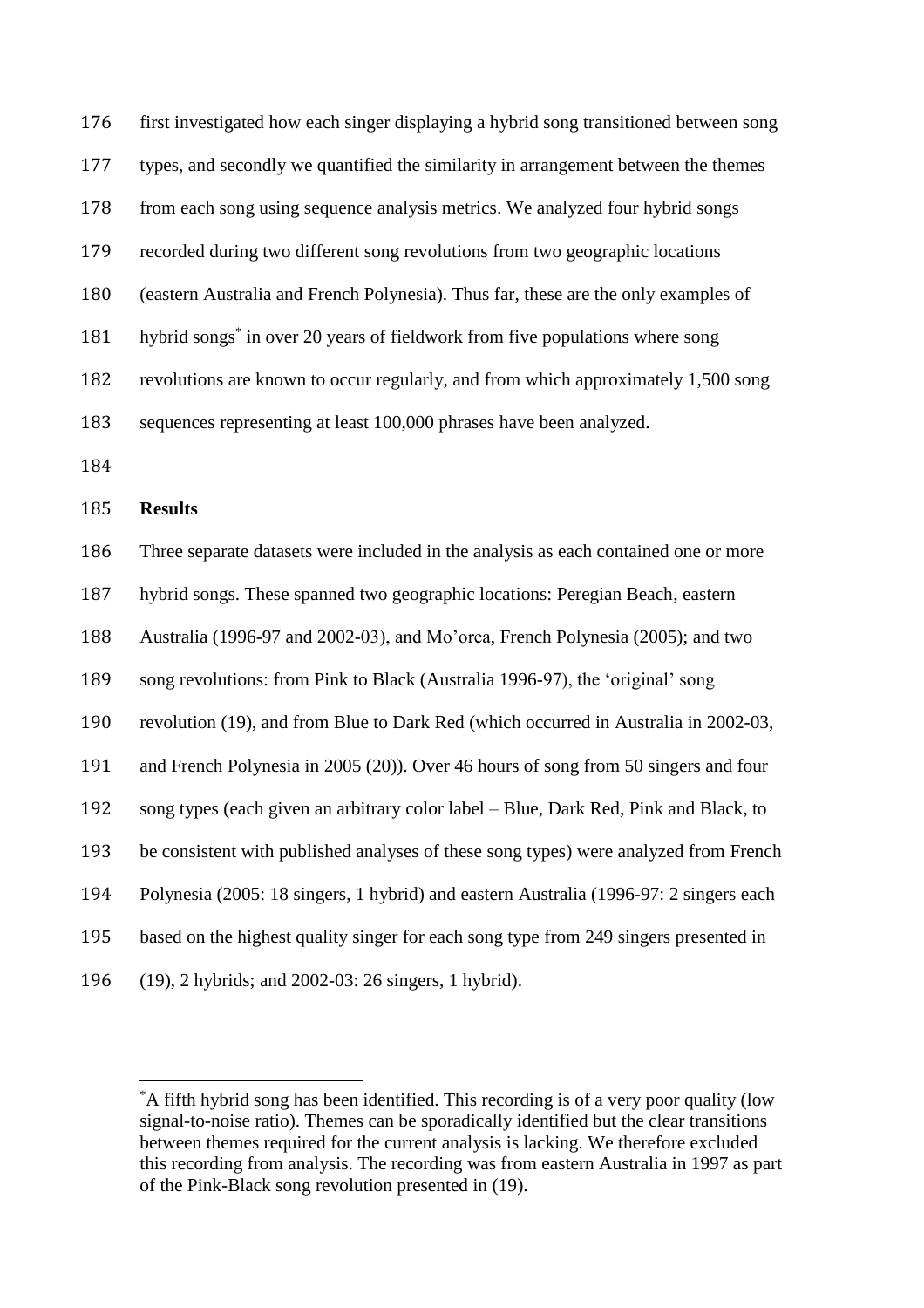To identify if new songs were learned as segments (hypothesis 1), we first needed to classify each potential segment. As there are multiple levels in the humpback song hierarchy, each being a potential basis for segmentation, we analyzed each level. First, individual sounds were classified into categories (*i.e.,* unit types; Tables S1-S2, SI Methods). Then the stereotyped sequences of units that made phrases were established and further grouped into themes (see SI Methods and Table S1). Themes from each song type were labeled 1 through 37 (Table 1; also see SI Methods and Table S1) following previous classification of these song types (18, 19, 29, 43, 44). The song type of origin (Pink or Black) for theme 11 was uncertain and thus remained unresolved, as it was not heard in any non-hybrid songs (Fig. 1, Table 1 and Table S1). The sequence of themes for each hybrid singer was established (Table 1). It is immediately obvious that the hybrid songs examined here comprised complete themes from the two different song types combined into a single song – segmentation occurred at the theme level. Given that hybrid songs contained theme segments from each song type, we investigated if there were any patterns to the arrangement of themes (hypothesis 2). To do this we a) established the location of hybrid transitions in the song, b) investigated how each singer transitioned between the song types, and c) quantified the similarity of theme content using sequence analysis metrics to understand why a 216 singer might switch at that particular location in the song. To understand the location of theme transitions the full sequence of themes from all singers was used to construct a first-order Markov model based on the frequencies of transition between phrases (Fig. 2). Transitions occurred between the Pink and Black song types at multiple locations in the song (Fig. 2*A* and Table 1) but, in contrast, transitions between the Blue and Dark Red song types occurred only at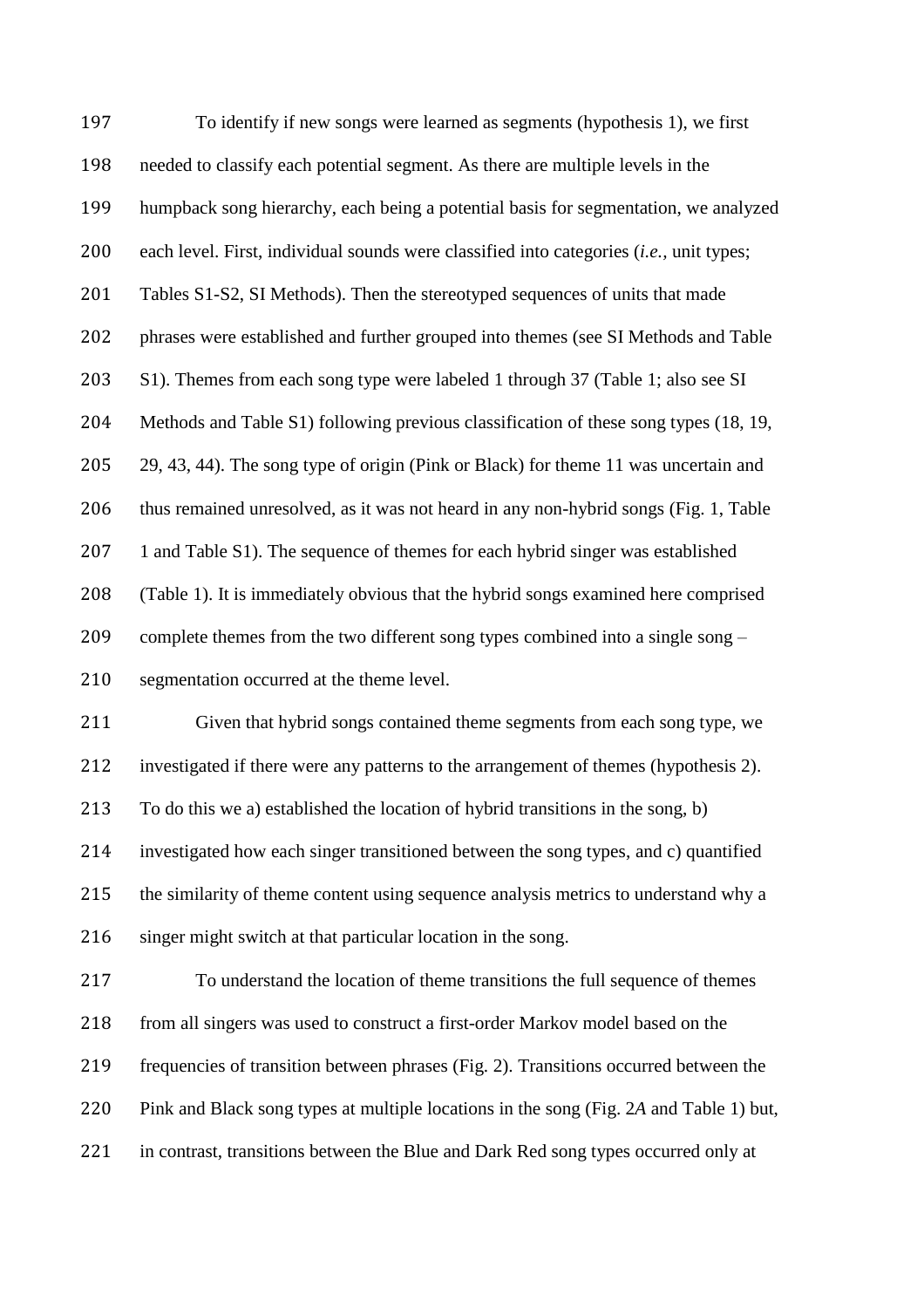two locations in the song (Fig. 1 and Fig. 2*B*). At these transition locations, singers often placed a transitional phrase between the two song types to mediate the transition (Tables 1-2). This single phrase combined the starting units from the preceding phrase with units from the following phrase (typically the ending units; Fig. 1, Table 2 and S1).

 We characterized the structural similarity, that is the similarity in the sequence 228 of units that comprised each theme/phrase type (laid out in Table S1), between each pair of songs (*e.g.,* Blue *vs.* Dark Red) using the Levenshtein distance, a common similarity metric in linguistic and humpback song comparisons (29, 43, 45, 46). In songs from the 2005 French Polynesia Blue-Dark Red revolution, hierarchical clustering of themes showed a single location on the dendrogram where themes from both song types grouped together on a branch (Fig. 3*A*). This was where the singer of the hybrid song in the French Polynesian dataset switched between song types (Fig. 2 and Tables 1-2). In songs from the eastern Australia 2002 revolution involving the same song types, this pattern was not as clear since theme transitions did not occur at the most similar themes (Fig. 3*B*). Instead, theme transitions were mediated by a transitional phrase (Tables 1-2). Finally, in songs from the 1996 eastern Australia Pink-Black revolution, the dendrogram showed a single location where themes from both song types grouped together on a branch (Fig. 3*C* and SI Results). This was where the majority of transitions in hybrid songs occurred between the song types (Table 2). The hybrid singers replaced the next theme in the song sequence with a similarly arranged theme from the other song type (Fig. 1 and Table 2). The remaining theme transitions were either mediated by a transitional phrase or the mechanism of transition between the song types was unclear (Tables 1-2). Regardless, in addition to transitional phrases this final analysis strongly indicates that transitions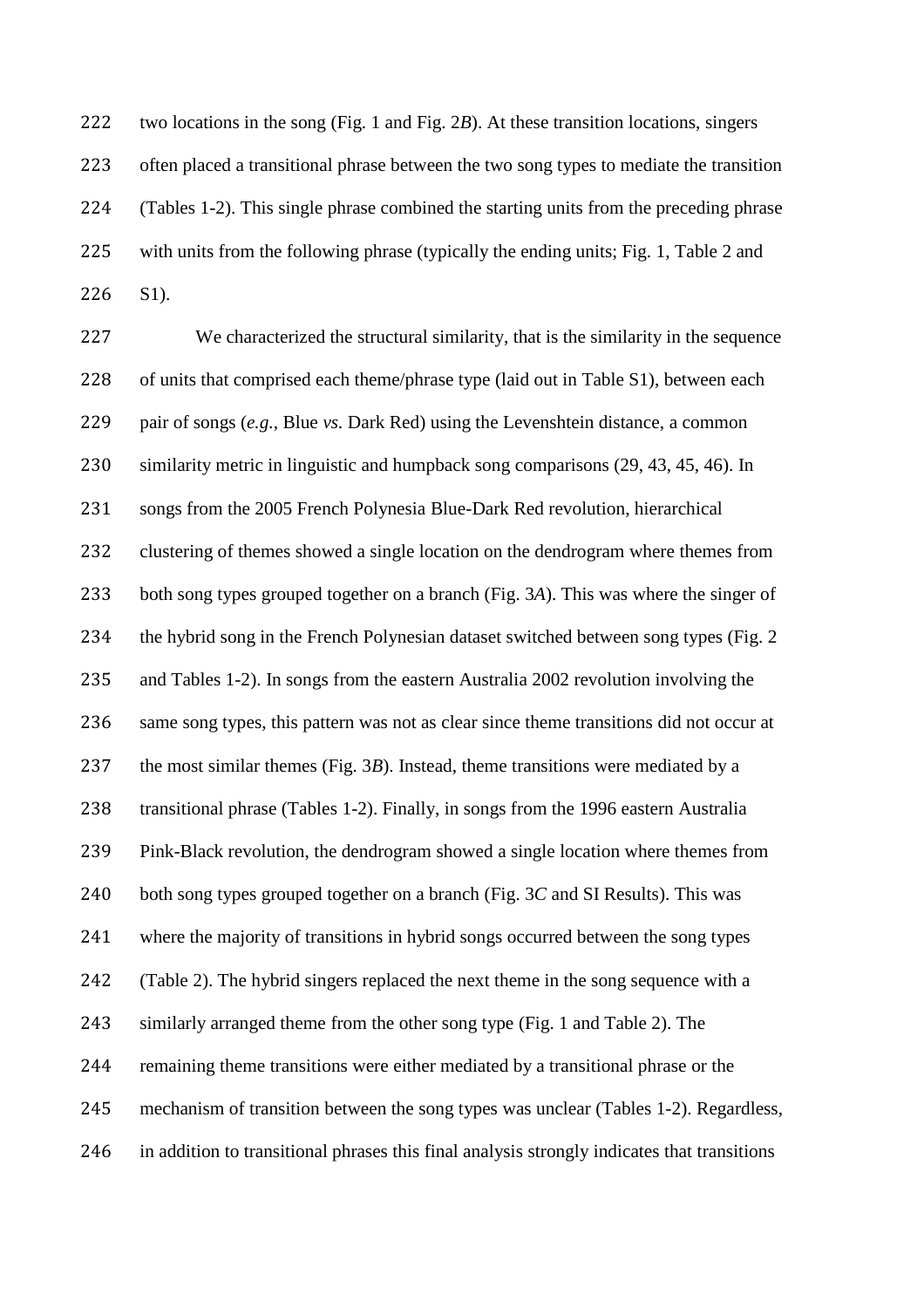between song types are not random and occur more often at locations where theme content is most similar.

**Discussion**

 Hybrid songs are recorded extremely rarely but are of interest because they capture some part of the process by which singers change their song display from an older version (type) to a new, completely different arrangement. The hybrid songs presented here were all captured during song revolution events, when singers using both the old and new song types were in the same population. It is clear that new songs are learnt as segments, confirming hypothesis 1 (see also (33)), indicating that segmentation is a learning mechanism found in the cetacean lineage. The way singers move between song types during singing bouts suggests that these displays are unlikely to be learnt as a whole. Instead, songs are split into theme segments, and the fact that transitions between song types occur at specific points in the theme sequence suggests that each theme is learnt as a separate entity. Segmentation or chunking of sequences is an important mechanism in human language acquisition (35), where a stream of utterances is segmented into smaller components (phrases or words) and later recombined (36). Songbirds have also been shown to segment their song displays (37–40) and statistically learn sound categories (34). Juvenile male songbirds may learn their song from one or more tutors as a sequence of syllable segments, which 267 they recombine to form their own song (37–40). In humpback whales, our results suggest that a male learns the new song as theme segments which he combines with older themes as he progressively learns the new song. The novelty-threshold hypothesis suggests that novelties in the song are adopted by singers once reaching a 271 threshold prevalence (47), and therefore an individual male would need to hear a new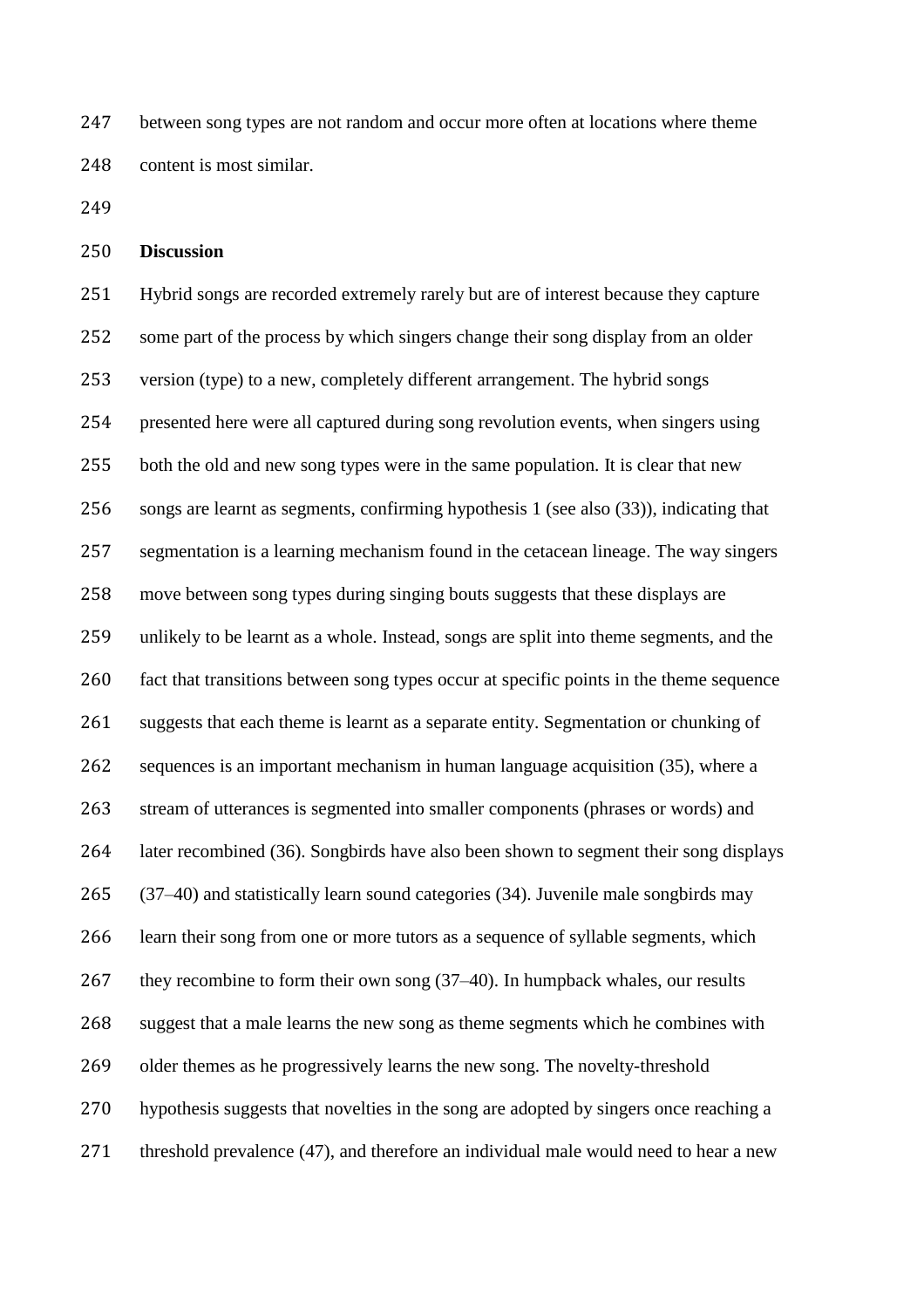song from multiple individuals before adopting the change. He therefore has multiple potential models for each theme and a general overview of the 'correct' sequence of the themes. The highly stereotyped nature of theme and phrase sequences, both of which we quantified as transition probabilities (*e.g.,* Fig. 2 and also by (48)), strongly suggests humpback whales, like songbirds, use statistical learning in learning their song display (34).

 In songbirds, segments are typically separated by longer pauses (silence), and these pauses may provide an emphasis that aids in memorization of segment chunks (39). This feature of pauses between segments of zebra finch song is also a feature of humpback whale song as a phrase is delineated from the start of another phrase by a longer pause (24, 49). Given that a single humpback whale song can last anywhere from five to 30 minutes (24), any aid in memorization of such a long display would be under strong selection. The repetition of phrases within themes introduces redundancy in the song, and likely aids memorization through repetition and reduced content. Further, rhyme-like patterns in humpback song (50) appear similar to rhyme patterns in human poems or prose, which also aid recall (51). The question of how humpback whales remember their song display (they rarely sing the wrong thing) is still open. From playback studies we know humpback whales react more strongly to novel songs than to the song of the current year (see (52)). They can identify 'same' from 'different'. It would be interesting to explore how long their song memory lasts, as bottlenose dolphins have been shown to remember vocalizations (signature whistles of conspecifics) for over 20 years (53). Such a song memory could drive the directional change in song revolutions (to stop whales reverting back to the previous song type), leading to the broad-scale cultural phenomenon we observe (18).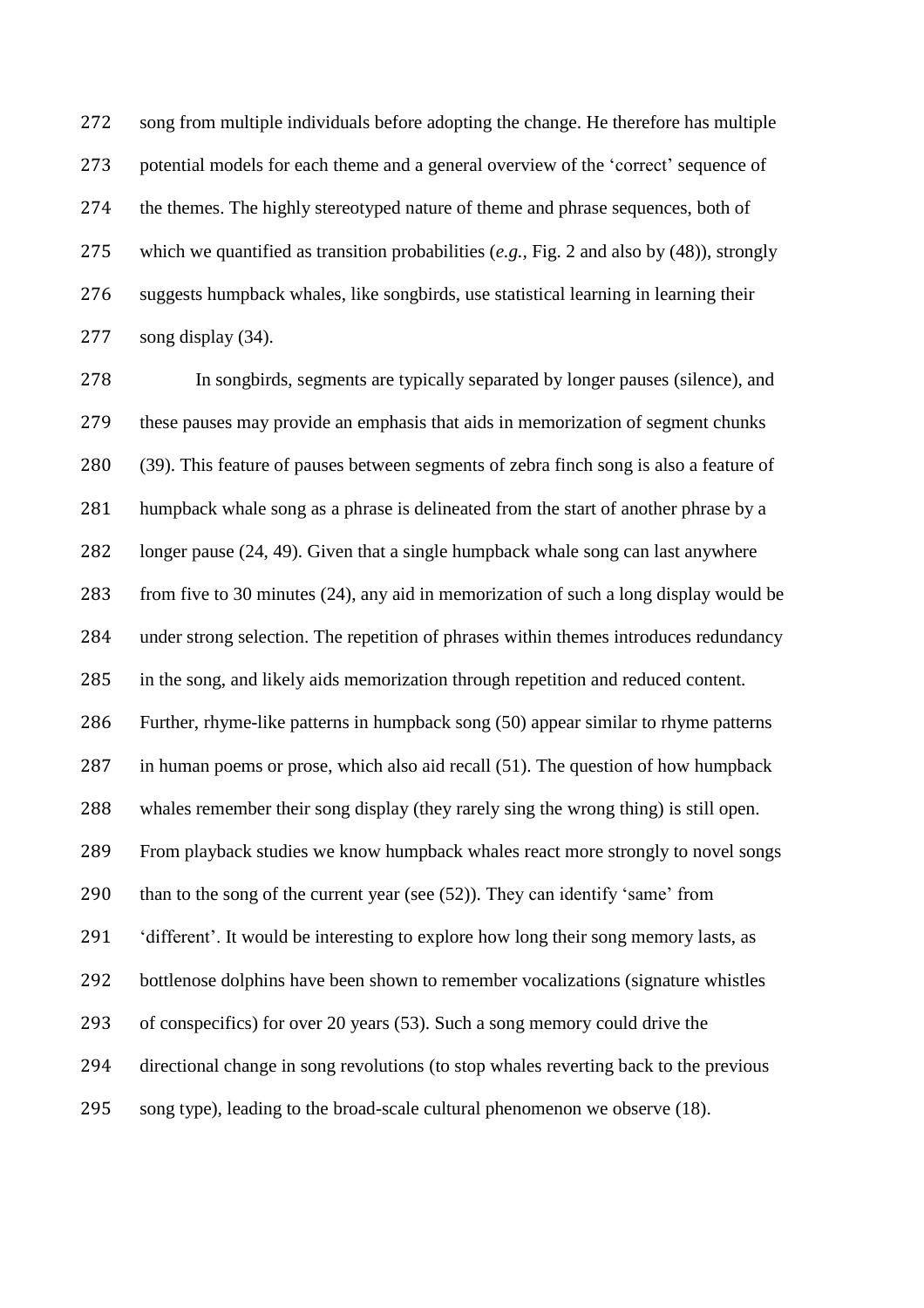Hybrid songs from both song revolutions contained themes from one song type that were spliced into the middle of the other song type (Table 1). There are multiple examples of such hybrid song production in songbirds at the boundary of two song dialect areas or the boundary between two closely related species (41). For example, orange-tufted sunbirds (*Nectarinia osea*) have sharp dialect boundaries but a small number of birds along these boundaries sing songs from both dialects (*i.e.,* hybrids) (54). Similarly, in the village indigobird (*Vidua chalybeata*), a species that undergoes continuous population-wide song evolution in some ways similar to humpback whale songs, males along dialect boundaries have been recorded singing hybrid songs that combined songs from each dialect (55). In yellow-rumped caciques (*Cacicus cela vitellinus*), another species with continuous population-wide song evolution, males in a colony may occasionally incorporate a foreign song type as part of their yearly population dialect if the two colonies are closely situated (56). In another example, at the range interface of black-capped chickadees (*Poecile atricapillus*) and Carolina chickadees (*P. carolinensis*), birds from both species displayed bilingual or atypical repertoires (57). Clearly segmentation is an important general mechanism in vocal learning present in multiple independent lineages. Transitions between humpback whale song types were often mediated by a transitional phrase containing individual sound units from the previous and following phrases that were common to both song types (Tables 1-2 and Figs. 1-2). Transitional phrases are a neglected component of the song in general as they are often excluded from analyses focused on delineating song types (49). The variable structure of transitional phrases can make them difficult to categorize, particularly if they are not routinely used in all transitions between themes. Nevertheless, it is clear this normal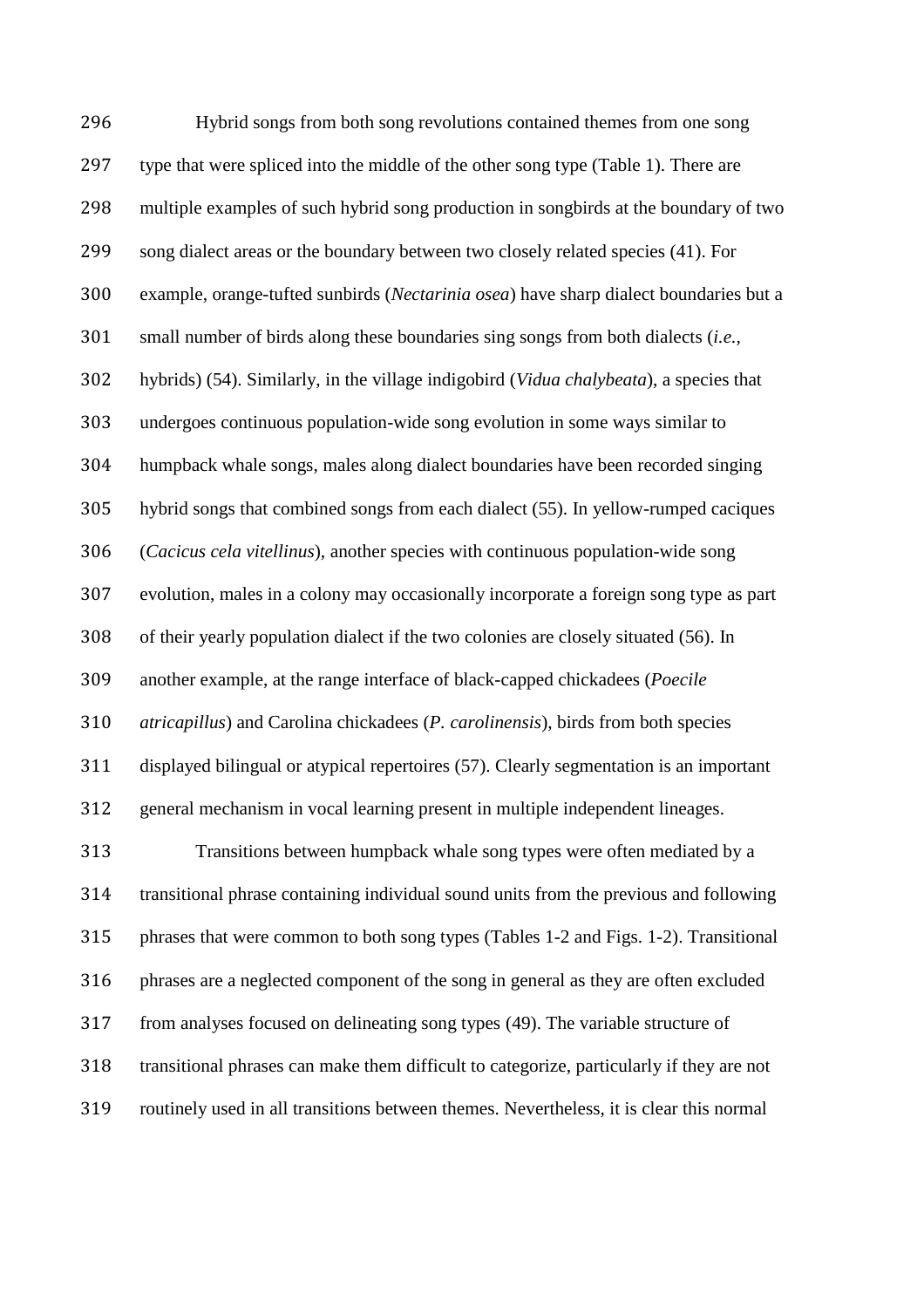component of song organization is important to allow an ordered progression from one theme into another, regardless of the song types.

 Transitions between song types were partially governed by structural similarity, based on the Markov model and sequence analysis (Figs. 2-3), rejecting random combinations of segments (hypothesis 2). The sequence analysis indicated that transitions or theme substitutions occurred more often in locations that contained 'similar sounds arranged in a similar pattern' in old and new songs (Fig. 3). Themes either progressed into a similarly sounding theme of the other song type or replaced that similarly sounding theme altogether (Table 2). In addition to segmenting, song learning and change are partially governed by structural similarity rules where transitions or theme substitutions occur in locations that contain similar sounds arranged in a similar pattern (*i.e.,* a 'switch when similar' rule). Word substitutions in humans such as malapropisms, the use of an incorrect word in place of a word with a similar sound (42), is highly suggestive for a general mechanism. These transition points based on similarity could act as a point of reference or cue allowing the singer to switch from the old into the new song at this position in the song. Such anchors are present in human vocal performances (*e.g.,* oral traditions (51)), and single sounds or words and similar note arrangements are used to transition among songs in human music performances. Finally, the ability to jump from one song into another is also a feature of birdsong, for example, counter-singing allows a male to select a matching song of a rival male and switch to singing that song in an aggressive context (41). This strongly suggests the presence of an underlying mechanism allowing plasticity in vocal output shared among vocal learning species.

 We suggest the 'switch when similar' rule may be stronger and thus more important in one direction (*i.e.,* old to new themes; Table 2) assisting singers in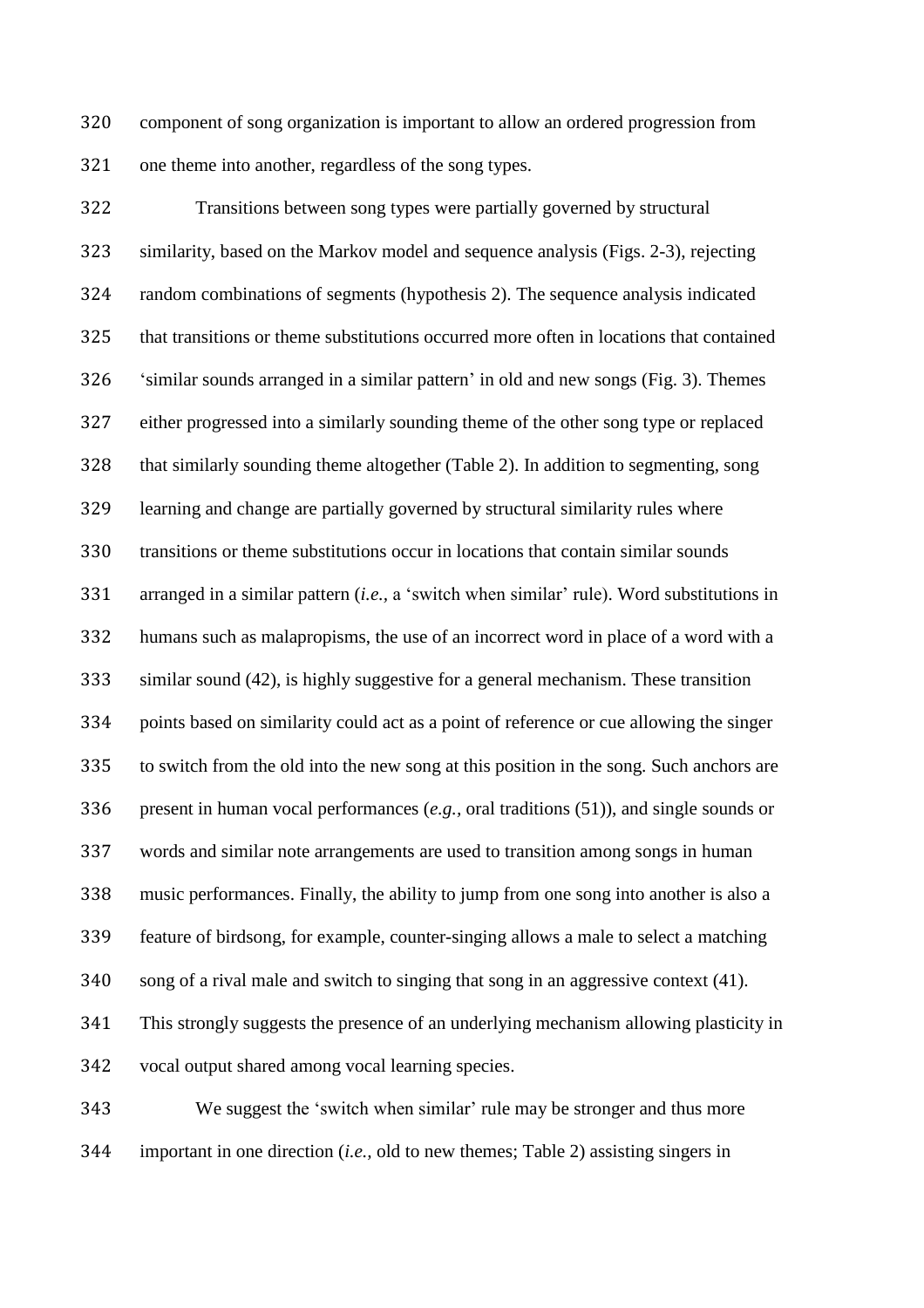learning new themes sequentially and in the 'correct' order. The whale is attempting to learn the new display; this is very directional. The location in the song where 'old' themes encroach back into the song display may be less important and is unlikely to be governed by this similarity rule (explaining the majority of un-similar transitions backwards). These new to old song transitions appear to be mediated more often by transitional phrases (Table 2).

 The process of vocal production learning (7) of a completely new song type could occur through a number of structural changes to the song as new themes must be learnt and old themes removed. Multiple studies indicate that male humpback whales adhere to the current arrangement of the song (*e.g.,* (20, 25)). Importantly, once a new song is recorded in a population, all males switch to this new song (18, 19). Clearly, the song is learnt as theme segments to aid in the learning of this complex display. In male village indigobirds immigrant males add song types from their new dialect and then drop their 'old', foreign song types within a year (55). We suggest humpback whales may undertake a similar process by adding in new themes starting at 'similar locations' and then progressively deleting the old themes. Intense cultural conformity is likely influencing these vocal displays, which are in turn also driven by sexual selection. The presence of an innate template likely governs the underlying processes and rules of song learning (58), overlaid with a more flexible cultural component that governs what variant of the song display to sing, regardless of the species. The details of how songs change when there is a general conformity to a population song, and how this process interacts with sexual selection which underlies the humpback song display, are important questions for future research.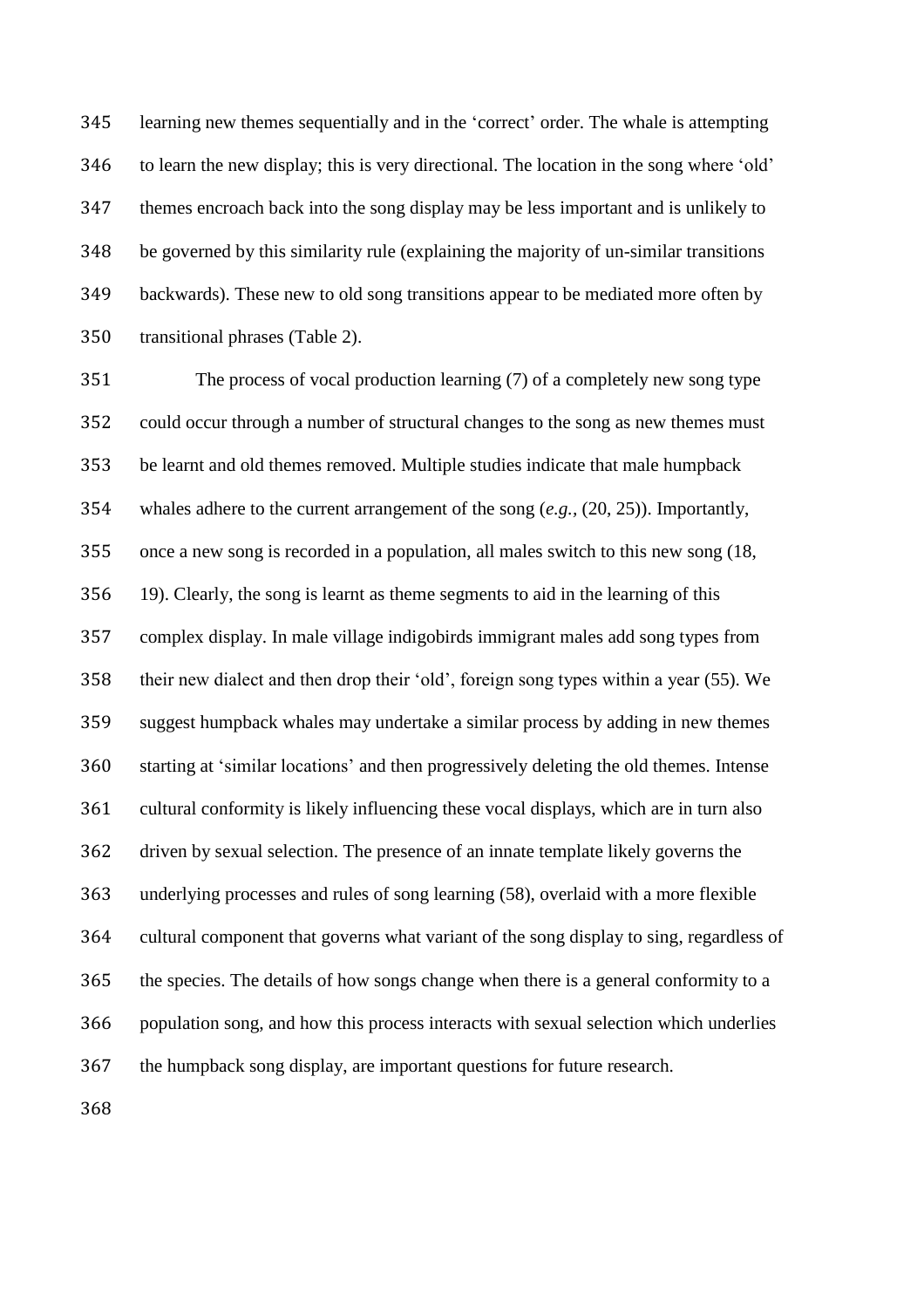**Conclusions.** Humpback whales provide a unique perspective for understanding of animal culture. Their mammalian heritage also makes them particularly important to our understanding of structurally-arranged vocal communication and the potential origins of human language. Here, by investigating rare cases of song hybridization, where parts of an existing song are spliced with a novel, revolutionary song, we have unearthed a number of underlying structural rules governing song change including segmentation and transition/substitution of themes based on the similarity in sound sequences. These rules likely assist humpback whales in rapidly learning their complex and ever-changing songs, and provide insights into the evolution of human language and culture.

**Methods**

 **Song recordings.** All recordings covered the frequency range of humpback whale song (see SI Methods for detailed recording settings). The units in each recording were transcribed by a human classifier (ECG or LL), and a subset of units measured for a suite of acoustic parameters to ensure consistent naming (45). As humpback whale song is highly stereotyped (24), units were grouped into phrases, phrases into themes, and themes into song types. Previous studies have identified and quantified these four song types (Pink, Black, Blue and Dark Red), the themes (labeled 1-37) and unit types within each, and their cultural transmission across the western and central South Pacific (18, 19, 29, 43, 59).

**Theme transitions to understand song sequences.** For each recording, the

sequences of themes, including phrase repetitions, transitional phrases and hybrid

phrases, were noted. Transition tables were calculated and a first-order Markov model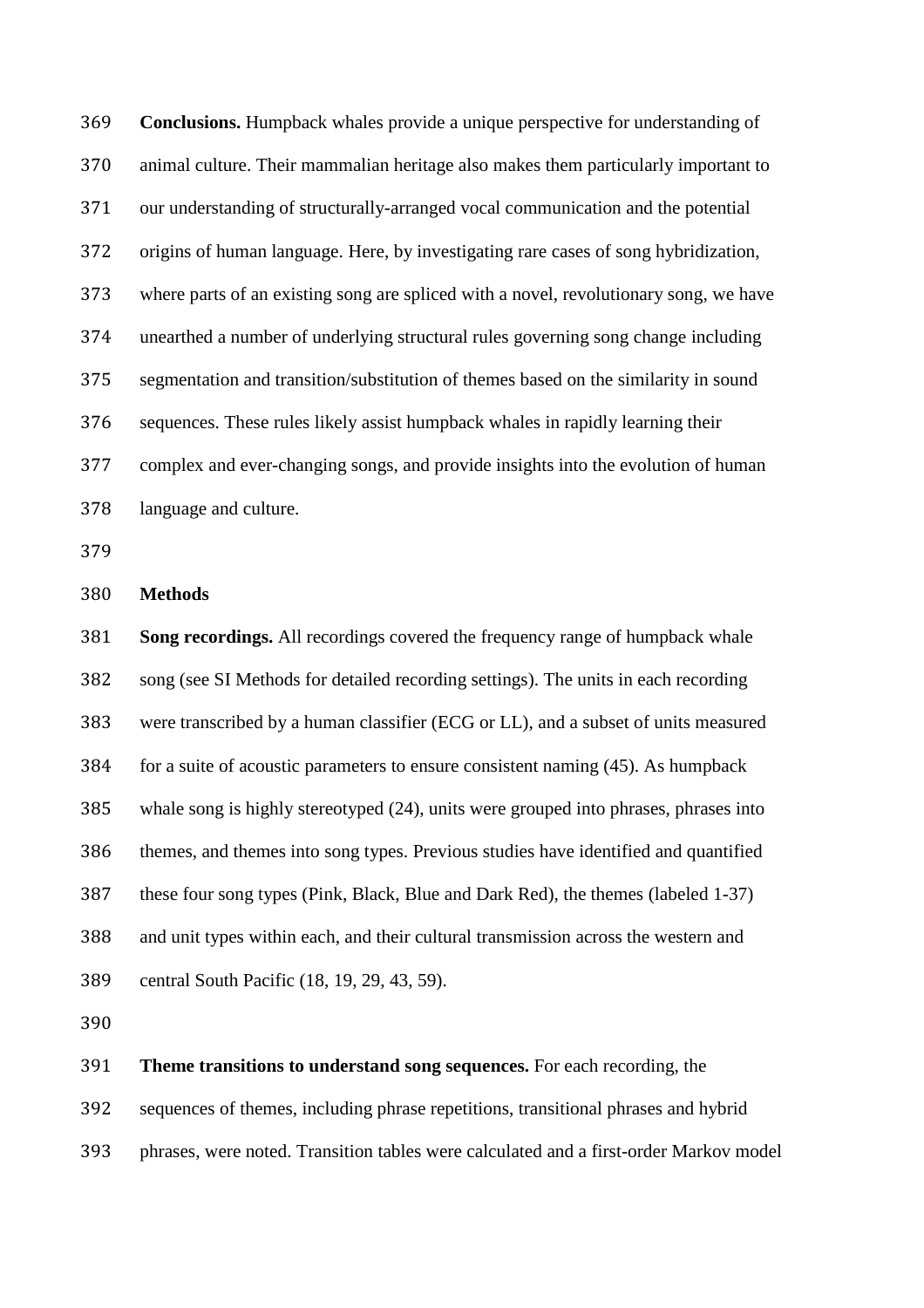of phrase transition probabilities was constructed for each song revolution using these data: Pink to Black, and Blue to Dark Red. The 2002-03 eastern Australian and 2005 French Polynesian data were combined given they represented the same song types (18, 29), and the aim of this higher-level analysis was to identify position(s) within a song where a singer may transition between two song types.

 **Structural similarity of themes.** The Levenshtein distance (LD) or string edit distance is a powerful metric for comparing humpback whale song sequences, which we and others have used extensively to understand song similarity at all levels within the song hierarchy (29, 43, 45, 46, 59–61). The LD similarity index produces a measure of similarity (between 0 and 1) among multiple sequences of varying lengths, and provides an overall understanding of the similarity of all sequences (see (45)). Here, we compared the sequence of units (*i.e.,* a phrase) to establish the most representative phrase for each theme based on the similarity in the sequence of units (see SI Methods for further information and Table S1 (29, 43, 45, 46)). These representative phrases for each theme (laid out in Table S1) were then compared between the two song types (Pink *vs.* Black, or Blue *vs.* Dark Red) to quantify the structural similarity among themes in an attempt to identify any underlying structural rules for the transitions highlighted in the Markov models. Similarity scores were hierarchically clustered and bootstrapped in R using the *hclust*, *pvclust* and *pvrect* packages to ensure the resulting structure was stable and likely to occur (43, 45, 62). Branches with high bootstrap values (AU significance p>95% and BP significance p>70%) are strongly supported by the data while lower values suggest variability in their division (45). As a further test of how well each dendrogram represented the data,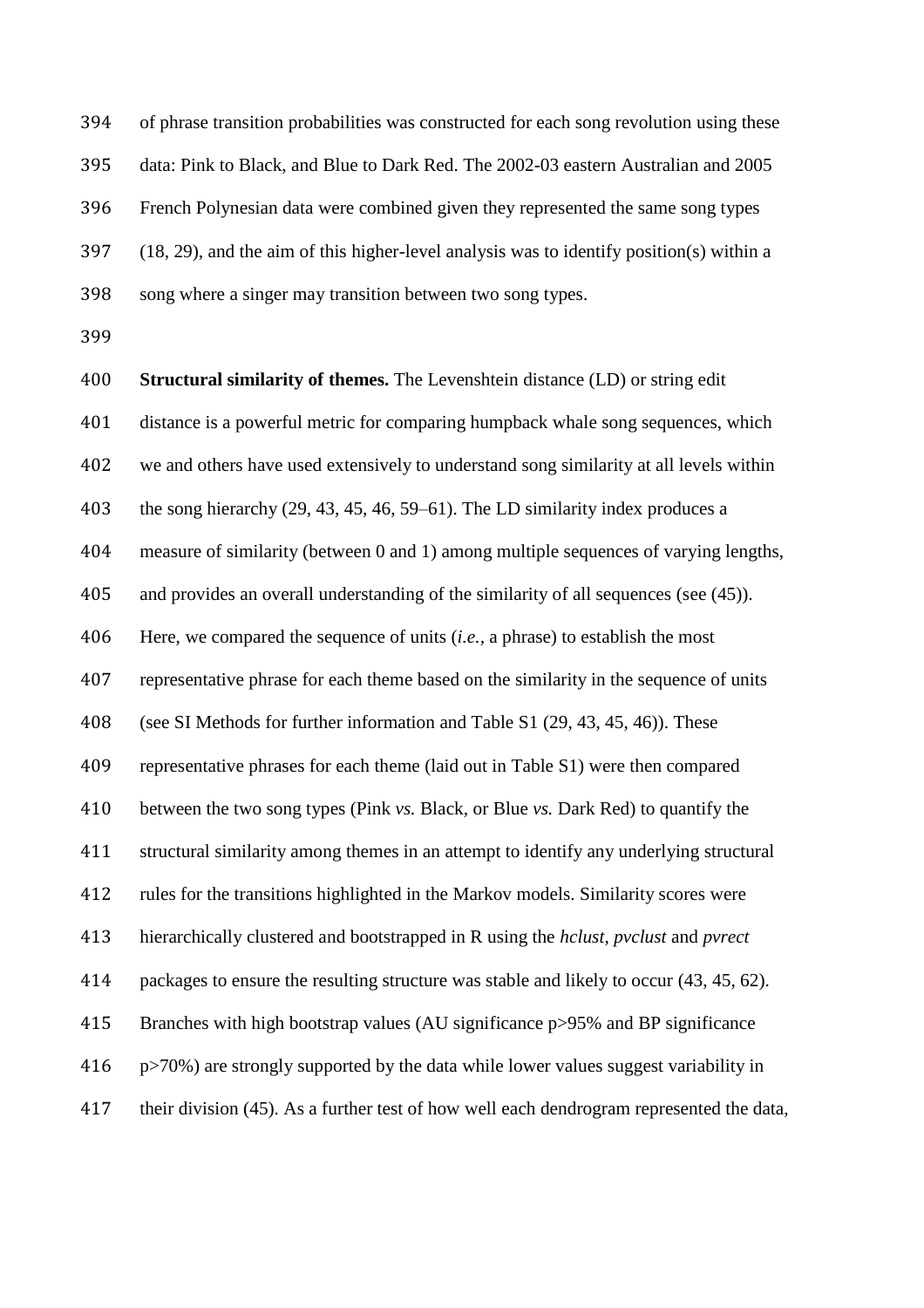| 418 | the Cophenetic Correlation Coefficient (CCC) was also calculated. A CCC score of          |
|-----|-------------------------------------------------------------------------------------------|
| 419 | over 0.8 is considered a good representation of the associations within the data $(63)$ . |
| 420 |                                                                                           |

## **Acknowledgments**

 This manuscript is based on a presentation at the Sackler Colloquium on "*The Extension of Biology Through Culture*"; we thank the organizers and in particular Kevin Laland and Andrew Whiten. We thank Emma Carroll, Elena Miu and two anonymous reviewers for providing helpful comments on previous versions of this manuscript. ECG and this study was funded by a Newton International Fellowship from the Royal Society of London, and LL by a Leverhulme Trust Research Project Grant (RPG-2013-367). LR was supported by the MASTS pooling initiative (The Marine Alliance for Science and Technology for Scotland) and their support is gratefully acknowledged. MASTS is funded by the Scottish Funding Council (grant reference HR09011) and contributing institutions. Song recordings in eastern Australia were funded by the Scott Foundation, the U.S. Office of Naval Research and the Australian Defence Science and Technology Organisation. We thank everyone involved with this project. Some funding and logistical support was provided to MMP by the National Oceanic Society (USA), Dolphin & Whale Watching Expeditions (French Polynesia), Vista Press (USA), and the International Fund for Animal Welfare (via the South Pacific Whale Research Consortium). **References** 1. Laland KN, Janik VM (2006) The animal cultures debate. *Trends Ecol Evol* 21(10):542–547. 2. Whiten A, Ayala F, Feldman MD, Laland KN (2017) The Extension of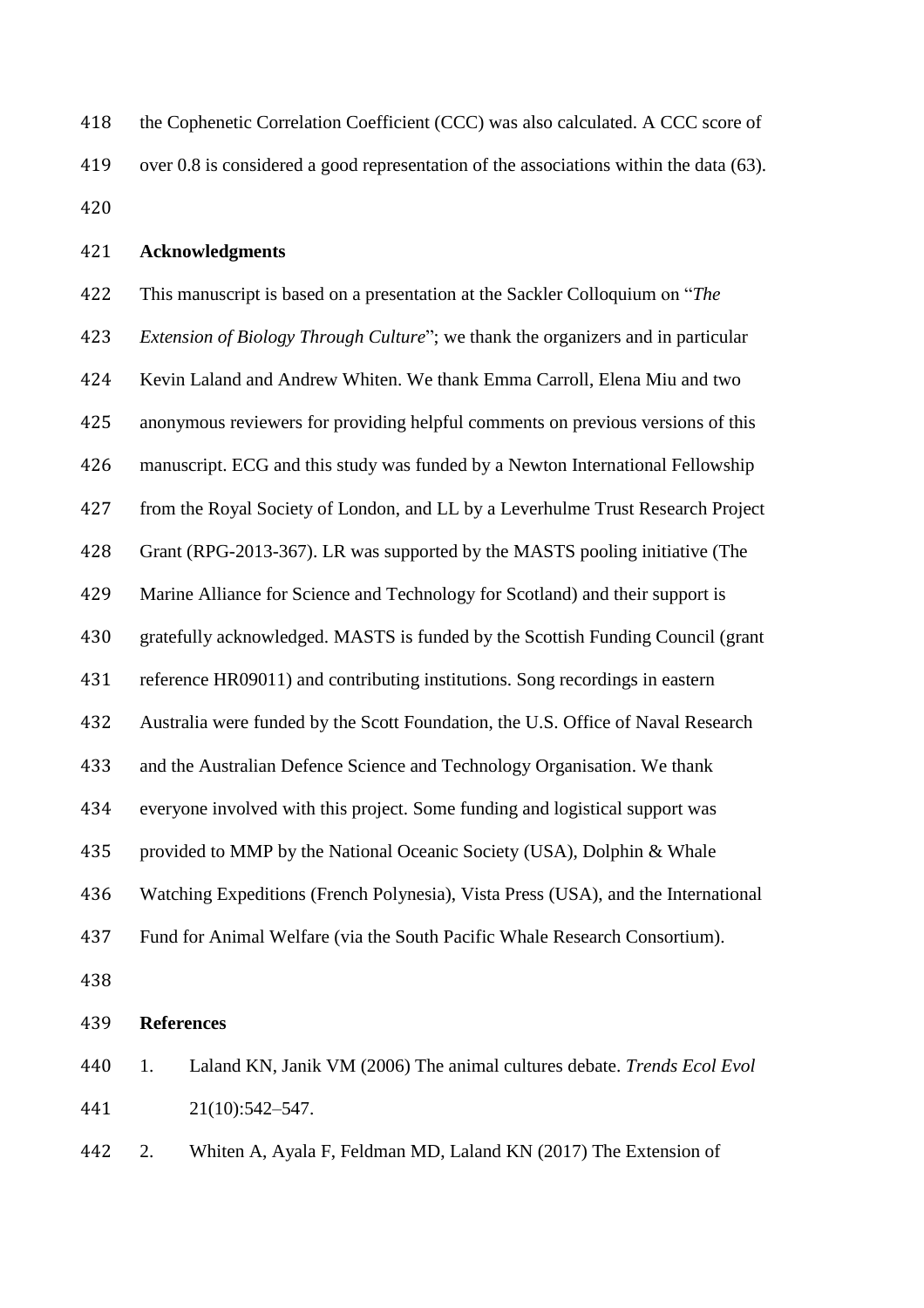| 443 |     | Biology Through Culture. Proc Natl Acad Sci USA this issue.                           |
|-----|-----|---------------------------------------------------------------------------------------|
| 444 | 3.  | Rendell L, Whitehead H (2001) Culture in whales and dolphins. Behav Brain             |
| 445 |     | Sci 24:309-382.                                                                       |
| 446 | 4.  | Fragaszy DM, Perry S (2003) Preface. The Biology of Traditions: Models and            |
| 447 |     | Evidence, eds Fragaszy DM, Perry S (Cambridge University Press, Cambridge),           |
| 448 |     | pp xiii-xvi.                                                                          |
| 449 | 5.  | Whiten A (2009) The identification and differentiation of culture in                  |
| 450 |     | chimpanzees and other animals: From natural history to diffusion experiments.         |
| 451 |     | The Question of Animal Culture, eds Laland KN, Galef BG (Harvard                      |
| 452 |     | University Press, Cambridge), pp 99–124.                                              |
| 453 | 6.  | Whitehead H, Rendell L (2015) The cultural lives of whales and dolphins (The          |
| 454 |     | University of Chicago Press, Chicago).                                                |
| 455 | 7.  | Janik VM (2014) Cetacean vocal learning and communication. Curr Opin                  |
| 456 |     | Neurobiol 28:60-65.                                                                   |
| 457 | 8.  | Carroll EL, et al. (2015) Cultural traditions across a migratory network shape        |
| 458 |     | the genetic structure of southern right whales around Australia and New               |
| 459 |     | Zealand. Sci Rep 5:16182.                                                             |
| 460 | 9.  | Krützen M, et al. (2005) Cultural transmission of tool use in bottlenose              |
| 461 |     | dolphins. Proc Natl Acad Sci USA 102(25):8939-43.                                     |
| 462 | 10. | Kopps AM, Krützen M, Allen SJ, Bacher K, Sherwin WB (2014)                            |
| 463 |     | Characterizing the socially transmitted foraging tactic "sponging" by                 |
| 464 |     | bottlenose dolphins ( <i>Tursiops sp.</i> ) in the western gulf of Shark Bay, Western |
| 465 |     | Australia. Mar Mammal Sci 30(3):847-863.                                              |
| 466 | 11. | Rendell LE, Whitehead H (2003) Vocal clans in sperm whales (Physeter                  |
| 467 |     | macrocephalus). Proc Biol Sci 270(1512):225-31.                                       |
|     |     |                                                                                       |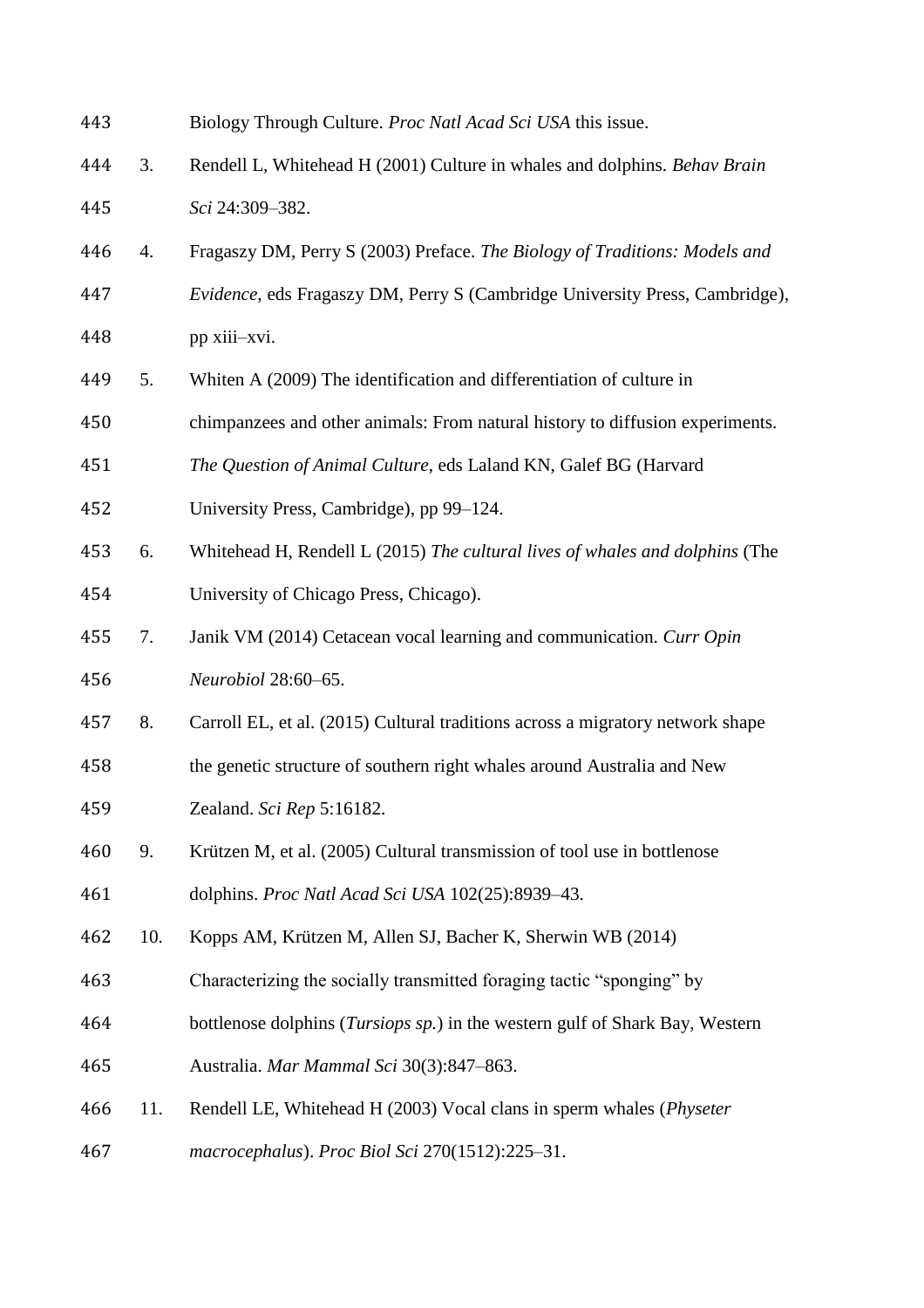| 468 | 12. | Deecke VB, Ford JKB, Spong P (2000) Dialect change in resident killer         |
|-----|-----|-------------------------------------------------------------------------------|
| 469 |     | whales: implications for vocal learning and cultural transmission. Anim Behav |
| 470 |     | $60(5):629-638.$                                                              |
| 471 | 13. | Foote A, et al. (2016) Genome-culture coevolution promotes rapid divergence   |
| 472 |     | of killer whale ecotypes. Nat Commun 7:1-12.                                  |
| 473 | 14. | Whitehead H (1998) Cultural selection and genetic diversity in matrilineal    |
| 474 |     | whales. Science (80-) 282:1708-1711.                                          |
| 475 | 15. | Whitehead H (2017) Gene-culture coevolution in whales and dolphins. Proc      |
| 476 |     | Natl Acad Sci USA this issue.                                                 |
| 477 | 16. | Baker CS, et al. (1990) Influence of seasonal migration on geographic         |
| 478 |     | distribution of mitochondrial DNA haplotypes in humpback whales. Nature       |
| 479 |     | 344(6263):238-240.                                                            |
| 480 | 17. | Allen J, Weinrich M, Hoppitt W, Rendell L (2013) Network-based diffusion      |
| 481 |     | analysis reveals cultural transmission of lobtail feeding in humpback whales. |
| 482 |     | Science 340(6131):485-488.                                                    |
| 483 | 18. | Garland EC, et al. (2011) Dynamic horizontal cultural transmission of         |
| 484 |     | humpback whale song at the ocean basin scale. Curr Biol 21(8):687–691.        |
| 485 | 19. | Noad M, Cato DH, Bryden MM, Jenner M, Jenner KCS (2000) Cultural              |
| 486 |     | revoultion in whale songs. Nature 408:537.                                    |
| 487 | 20. | Payne K, Payne RS (1985) Large scale changes over 19 years in songs of        |
| 488 |     | humpback whales in Bermuda. Z Tierpsychol 68(2):89-114.                       |
| 489 | 21. | Wilson EO (2000) Sociobiology: The New Synthesis $25th$ ed (Harvard           |
| 490 |     | University Press, Cambridge).                                                 |
| 491 | 22. | Glockner DA (1983) Determining the sex of humpback whales (Megaptera          |
| 492 |     | novaeangliae) in their natural environment. Communication and Behavior of     |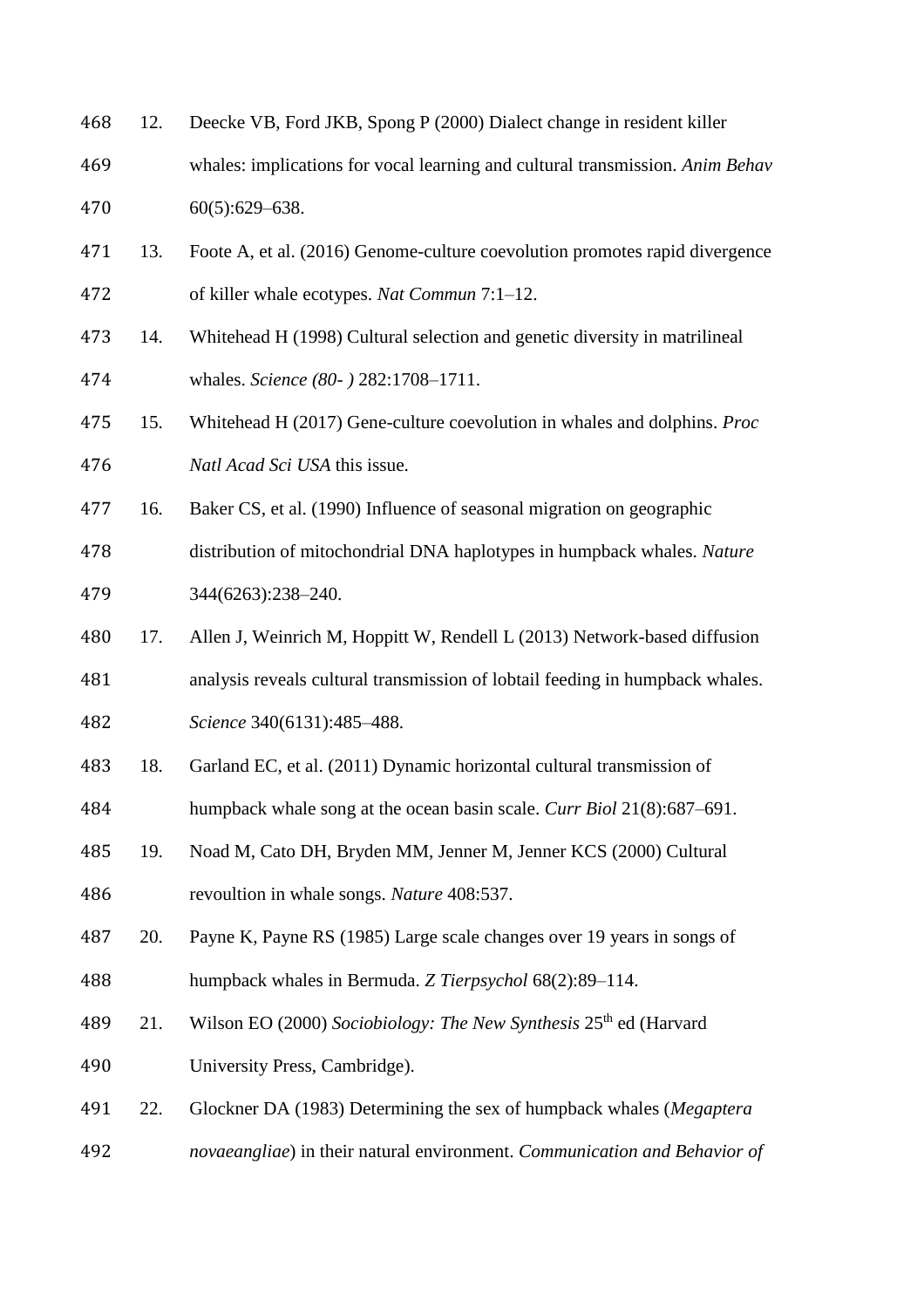- *Whales*, ed Payne R (AAAS Selected Symposia Series, Boulder, CO), pp 447– 464.
- 23. Herman LM (2016) The multiple functions of male song within the humpback whale (*Megaptera novaeangliae*) mating system: review, evaluation, and synthesis. *Biol Rev*. doi:10.1111/brv.12309.
- 24. Payne RS, McVay S (1971) Songs of humpback whales. *Science*  173(3997):585–597.
- 25. Payne K, Tyack P, Payne R (1983) Progressive changes in the songs of
- humpback whales (*Megaptera novaeangliae*): A detailed analysis of two
- seasons in Hawaii. *Communication and Behavior of Whales*, ed Payne R
- (AAAS Selected Symposia Series, Westview, Boulder, CO), pp 9–579.
- 26. Winn H, Winn L (1978) The song of the humpback whale *Megaptera novaeangliae* in the West Indies. *Mar Biol* 47:97–114.
- 27. Payne R, Guinee LN (1983) Humpback whale (*Megaptera novaeangliae*)
- songs as an indicator of "stocks." *Communication and Behavior of Whales*, ed
- Payne R (AAAS Selected Symposia Series, Westview, Boulder, CO), pp 333– 358.
- 28. Darling JD, Acebes JM V, Yamaguchi M (2014) Similarity yet a range of
- differences between humpback whale songs recorded in the Philippines, Japan and Hawaii in 2006. *Aquat Biol* 21(2):93–107.
- 29. Garland EC, et al. (2013) Quantifying humpback whale song sequences to
- understand the dynamics of song exchange at the ocean basin scale. *J Acoust Soc Am* 133(1):560–9.
- 30. Garland EC, et al. (2013) Humpback whale song on the Southern Ocean feeding grounds: Implications for cultural transmission. *PLoS One*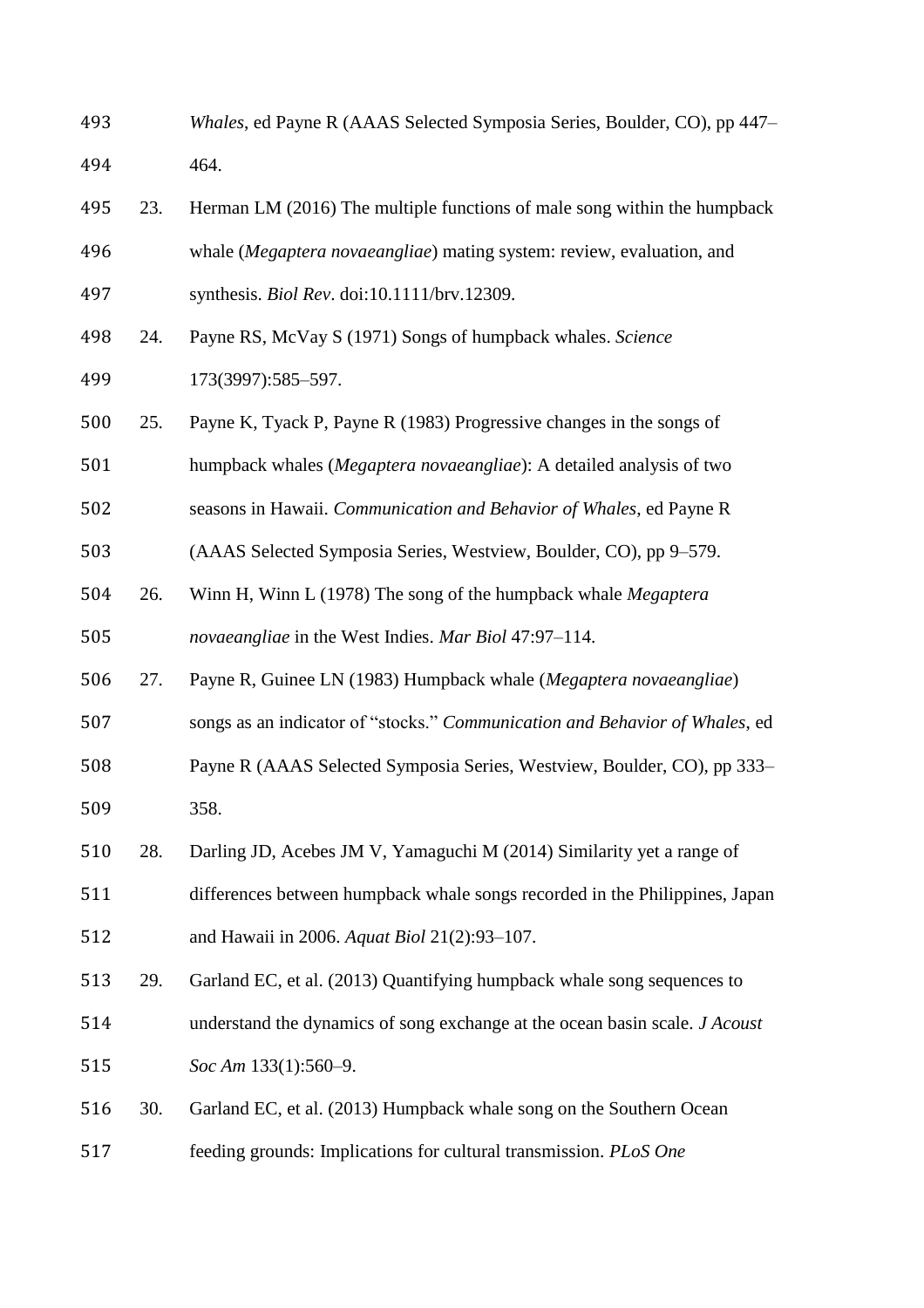518 8(11):e79422.

- 31. Arriaga G, Zhou EP, Jarvis ED (2012) Of mice, birds, and men: The mouse
- ultrasonic song system has some features similar to humans and song-learning

birds. *PLoS One* 7(10). doi:10.1371/journal.pone.0046610.

- 32. Romberg AR, Saffran JR (2011) Statistical learning and language acquisition. *Wiley Interdiscip Rev Cogn Sci* 1(6):906–914.
- 33. Birchenall LB (2016) Animal communication and human language: An overview. *Int J Comp Psychol* 29:1–27.
- 34. Fehér O, Ljubičić I, Suzuki K, Okanoya K, Tchernichovski O (2016) Statistical
- learning in songbirds: from self-tutoring to song culture. *Phil Trans R Soc B*.
- doi:10.1098/rstb.2016.0053.
- 35. Jusczyk PW (1999) How infants beging to extact words from speech. *Trends Cogn Sci* 3(9):323–328.
- 36. Doupe AJ, Kuhl PK (1999) Birdsong and human speech: common themes and mechanisms. *Annu Rev Neurosci* 22:567–631.
- 37. Williams H, Staples K (1992) Syllable chunking in zebra finch (*Taeniopygia guttata*) song. *J Comp Psychol* 106(3):278–86.
- 38. Takahasi M, Yamada H, Okanoya K (2010) Statistical and prosodic cues for
- song segmentation learning by bengalese finches (*Lonchura striata var.*
- *domestica*). *Ethology* 116(6):481–489.
- 39. Spierings M, de Weger A, ten Cate C (2015) Pauses enhance chunk recognition in song element strings by zebra finches. *Anim Cogn* 18(4):867–874.
- 40. Slabbekoorn H, And AJ, Bell DA (2013) Microgeographic song variation in
- island populations of the white-crowned sparrow (*Zonotrichia leucophrys*
- *nutalli*): Innovation through recombination. *Behaviour* 140(7):947–963.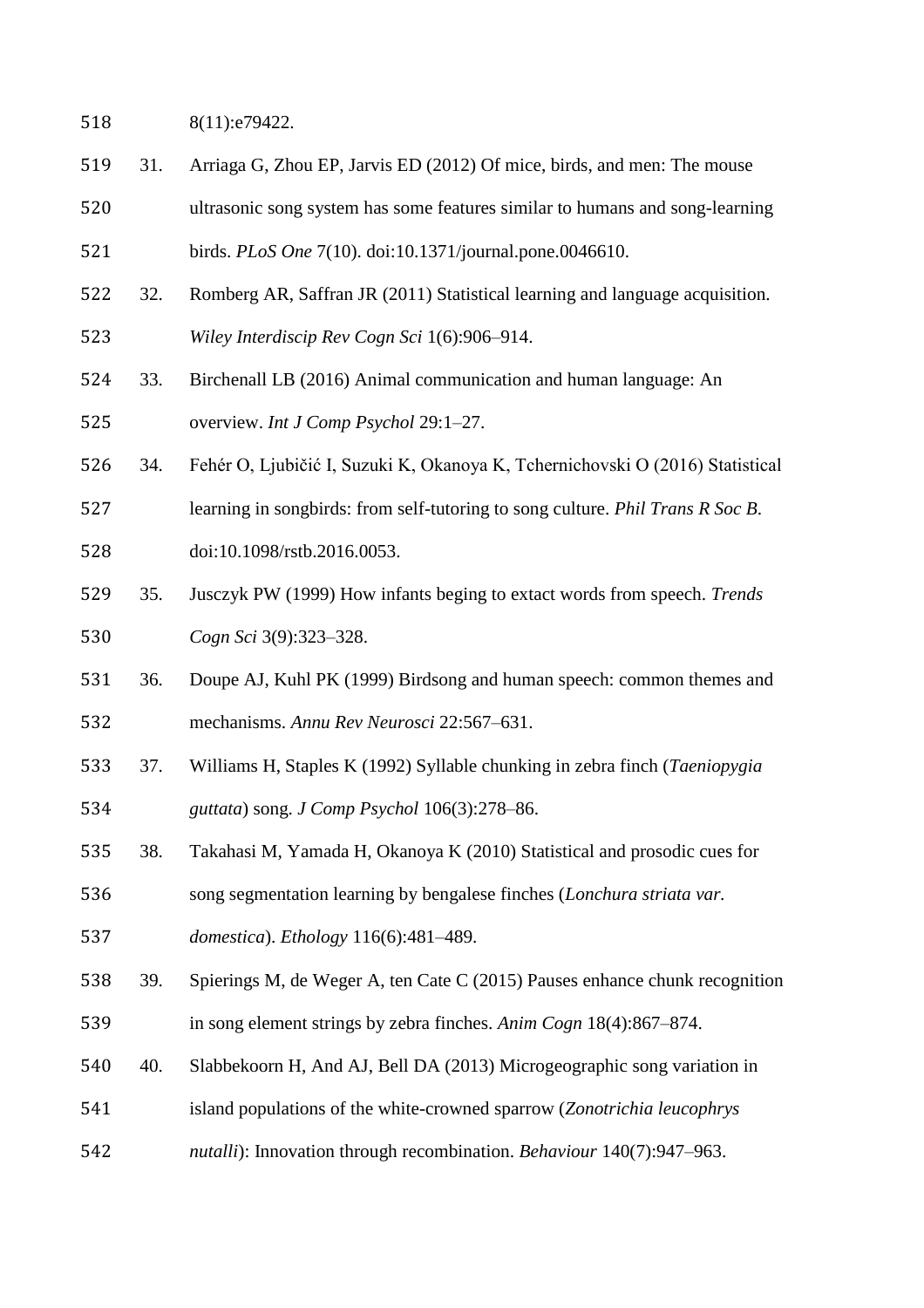| 543 | 41. | Catchpole C, Slater PJB (2008) Bird Song: Biological Themes and Variations        |
|-----|-----|-----------------------------------------------------------------------------------|
| 544 |     | 2 <sup>nd</sup> ed (Cambridge University Press, Cambridge).                       |
| 545 | 42. | Fay D, Cutler A (1977) Malapropisms and the structure of the mental lexicon.      |
| 546 |     | Linguist Ing 8(3):505-520.                                                        |
| 547 | 43. | Garland EC, et al. (2012) Improved versions of the Levenshtein distance           |
| 548 |     | method for comparing sequence information in animals' vocalisations: Tests        |
| 549 |     | using humpback whale song. Behaviour 149:1413-1441.                               |
| 550 | 44. | Smith JN, Goldizen AW, Dunlop RA, Noad MJ (2008) Songs of male                    |
| 551 |     | humpback whales, Megaptera novaeangliae, are involved in intersexual              |
| 552 |     | interactions. Anim Behav 76(2):467-477.                                           |
| 553 | 45. | Garland EC, Rendell L, Lilley MS, Poole MM, Noad MJ (2017) The devil is in        |
| 554 |     | the detail: quantifying vocal variation in a complex, multi-levelled, and rapidly |
| 555 |     | evolving display. Acoutical Soc Am in press.                                      |
| 556 | 46. | Kershenbaum A, Garland EC (2015) Quantifying similarity in animal vocal           |
| 557 |     | sequences: Which metric performs best? Methods Ecol Evol 6(12):1452-1461.         |
| 558 | 47. | Noad MJ (2002) The use of song by humpback whales (Megaptera                      |
| 559 |     | novaeangliae) during migration off the east coast of Australia. Dissertation      |
| 560 |     | (University of Sydney, NSW, Australia).                                           |
| 561 | 48. | Helweg DA, Herman LM, Yamamoto S, Forestell PH (1990) Comparison of               |
| 562 |     | songs of humpback whales (Megaptera novaeangliae) recorded in Japan,              |
| 563 |     | Hawaii, and Mexico during the winter of 1989. Sci Reports Cetacean Res 1:1-       |
| 564 |     | 20.                                                                               |
| 565 | 49. | Cholewiak DM, Sousa-Lima RS, Cerchio S (2013) Humpback whale song                 |
| 566 |     | hierarchical structure: Historical context and discussion of current              |
| 567 |     | classification issues. Mar Mammal Sci 29(3):1-21.                                 |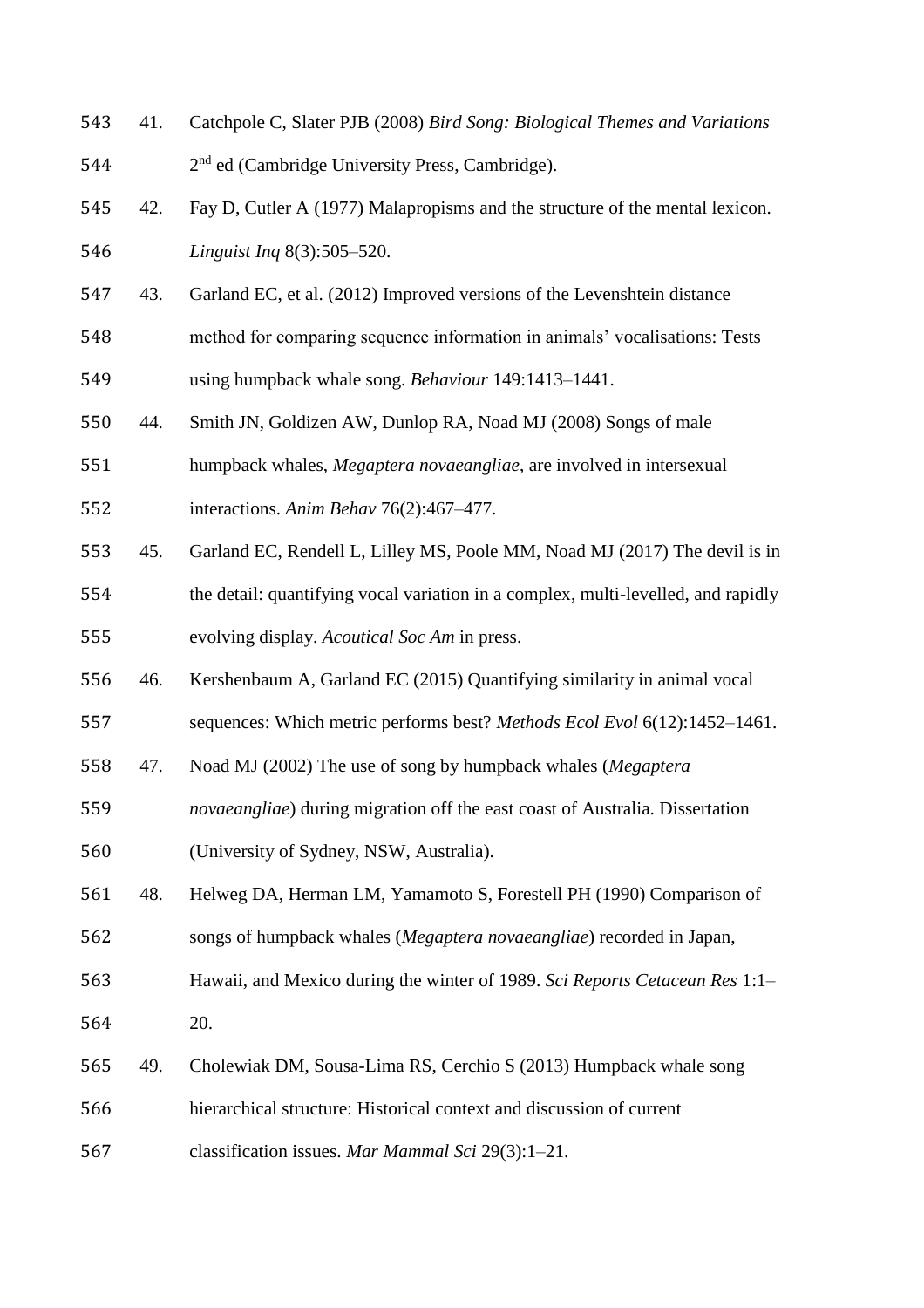- 50. Guinee LN, Payne KB (1986) Rhyme-like repetitions in songs of humpback whales. *Ethology* 79:295–306.
- 51. Rubin DC (1997) *Memory in Oral Traditions: The Cognitive Psychology of Epic, Ballads, and Counting-out Rhymes* (Oxford University Press, Oxford).
- 52. Helweg DA, Frankel AS, Mobley Jr JR, Herman LM (1992) Humpback whale
- song: our current understanding. *Marine Mammal Sensory Systems*, eds
- Thomas JA, Kastelein RA, Supin AY (Plenum Press, New York), pp 459–483.
- 53. Bruck JN (2013) Decades-long social memory in bottlenose dolphins. *Proc R Soc B Biol Sci* 280(1768):1–6.
- 54. Leader N, Wright J, Yom-Tov Y (2000) Microgeographic song dialects in the orange-tufted sunbird (*Nectarinia Osea*). *Behaviour* 137(12):1613–1627.
- 55. Payne RB (1985) Behavioral continuity and change in local song populations of village indigobirds Vidua chalybeata. *Z Tierpsychol* 70:1–44.
- 56. Trainer JM (1989) Cultural evolution in song dialects of Yellow-rumped Caciques in Panama. *Ethology* 80:190–204.
- 57. Sattler GD, Sawaya P, Braun MJ (2017) An assessment of song admixture as
- an indicator of hybridization in black-capped chickadees (*Poecile atricapillus*)
- and Carolina chickadees (*P. carolinensis*). *Auk* 124(3):926–944.
- 58. Cerchio S, Jacobsen JK, Norris TF (2001) Temporal and geographical variation
- in songs of humpback whales, *Megaptera novaeangliae*: synchronous change
- in Hawaiian and Mexican breeding assemblages. *Anim Behav* 62(2):313–329.
- 59. Garland EC, et al. (2015) Population structure of humpback whales in the
- western and central South Pacific Ocean as determined by vocal exchange among populations. *Conserv Biol* 29(4):1198–1207.
- 60. Eriksen N, Tougaard J (2006) Analysing differences among animal songs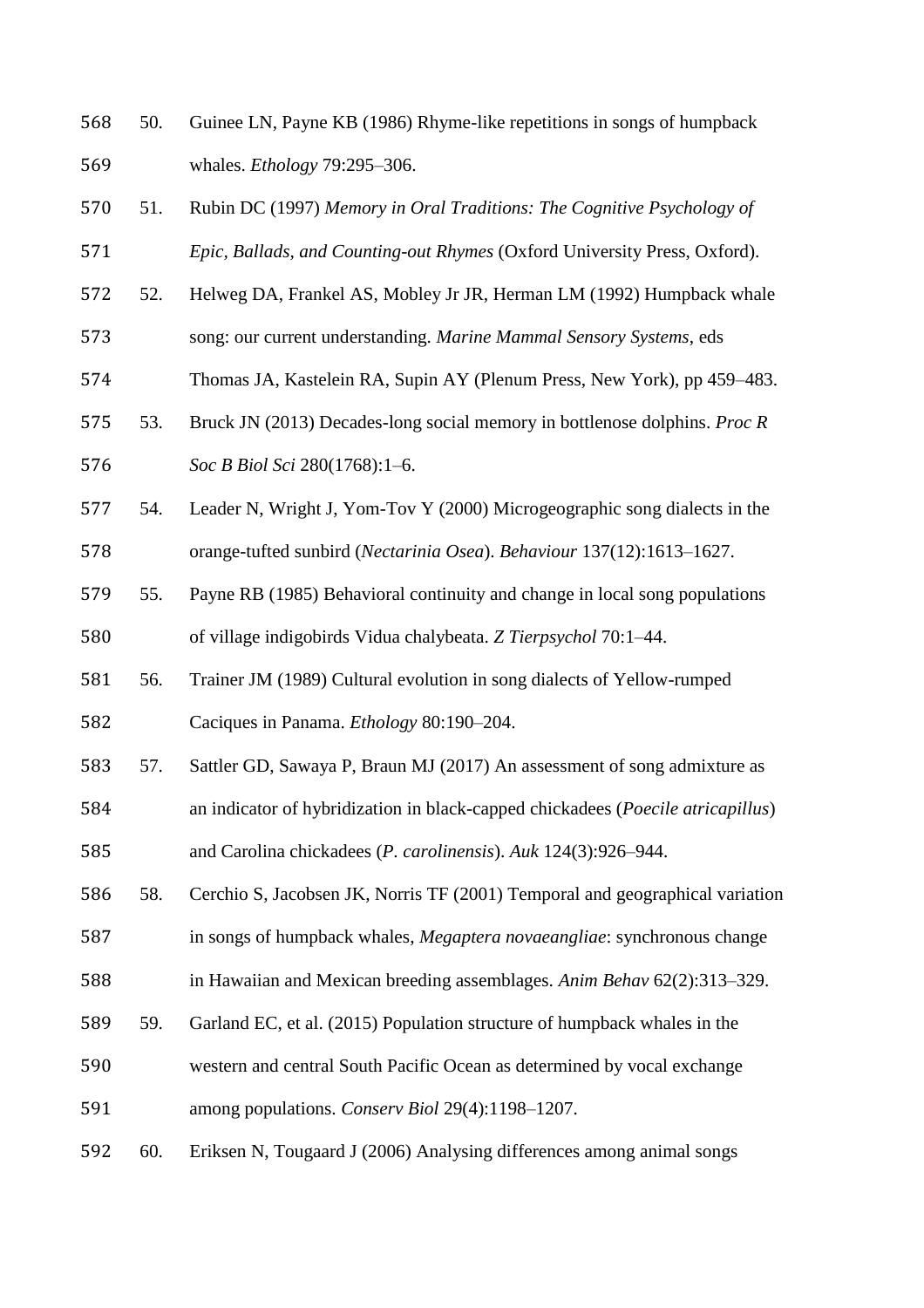| 593 |     | quantitatively by means of the Levenshtein distance measure. Behaviour                |
|-----|-----|---------------------------------------------------------------------------------------|
| 594 |     | 143:239-252.                                                                          |
| 595 | 61. | Helweg DA, Cato DH, Jenkins PF, Garrigue C, McCauley RD (1998)                        |
| 596 |     | Geographic variation in South Pacific humpback whale songs. Behaviour                 |
| 597 |     | $135(1):1-27.$                                                                        |
| 598 | 62. | Suzuki R, Shimodaira H (2004) An application of multiscale bootstrap                  |
| 599 |     | resampling to hierarchical clustering of microarray data: How accurate are            |
| 600 |     | these clusters. 15th Annual International Conference of Genome Informatics,           |
| 601 |     | Posters and Software Demonstrations, pp 1-2.                                          |
| 602 | 63. | Sokal RR, Rohlf FJ (1962) The comparison of dendrograms by objective                  |
| 603 |     | methods. Taxon 11(2):33-40.                                                           |
| 604 |     |                                                                                       |
| 605 |     |                                                                                       |
| 606 |     | <b>Figure Legends</b>                                                                 |
| 607 |     | Fig. 1. Example spectrograms of hybrid transitional phrases, corresponding parent     |
| 608 |     | themes and substituted themes from the Blue and Dark Red song types (top panels),     |
| 609 |     | and the Pink and Black song types (bottom panels). The top panel shows the theme      |
| 610 |     | progression (from left to right) of the transition from Blue theme 24, through the    |
| 611 |     | hybrid $24/37a$ phrase into Dark Red theme $37a$ and then theme $37b$ (singer HYB1;   |
| 612 |     | Table 1). Panel 2 shows the theme progression from Dark Red theme 31a to Blue         |
| 613 |     | theme 27 mediated by hybrid transition phrases $27/31a$ and $31a/27$ (note the        |
| 614 |     | difference in arrangement depending on the direction of transition (singer HYB2)).    |
| 615 |     | Panel 3 shows the theme progression (left to right) from Pink theme 1, through hybrid |
| 616 |     | phrase $1/7a$ into Black theme $7a$ (singers HYB3 and HYB4; Table 1), and the         |
| 617 |     | substituted Pink theme 2. The bottom panel shows the theme progression (left to       |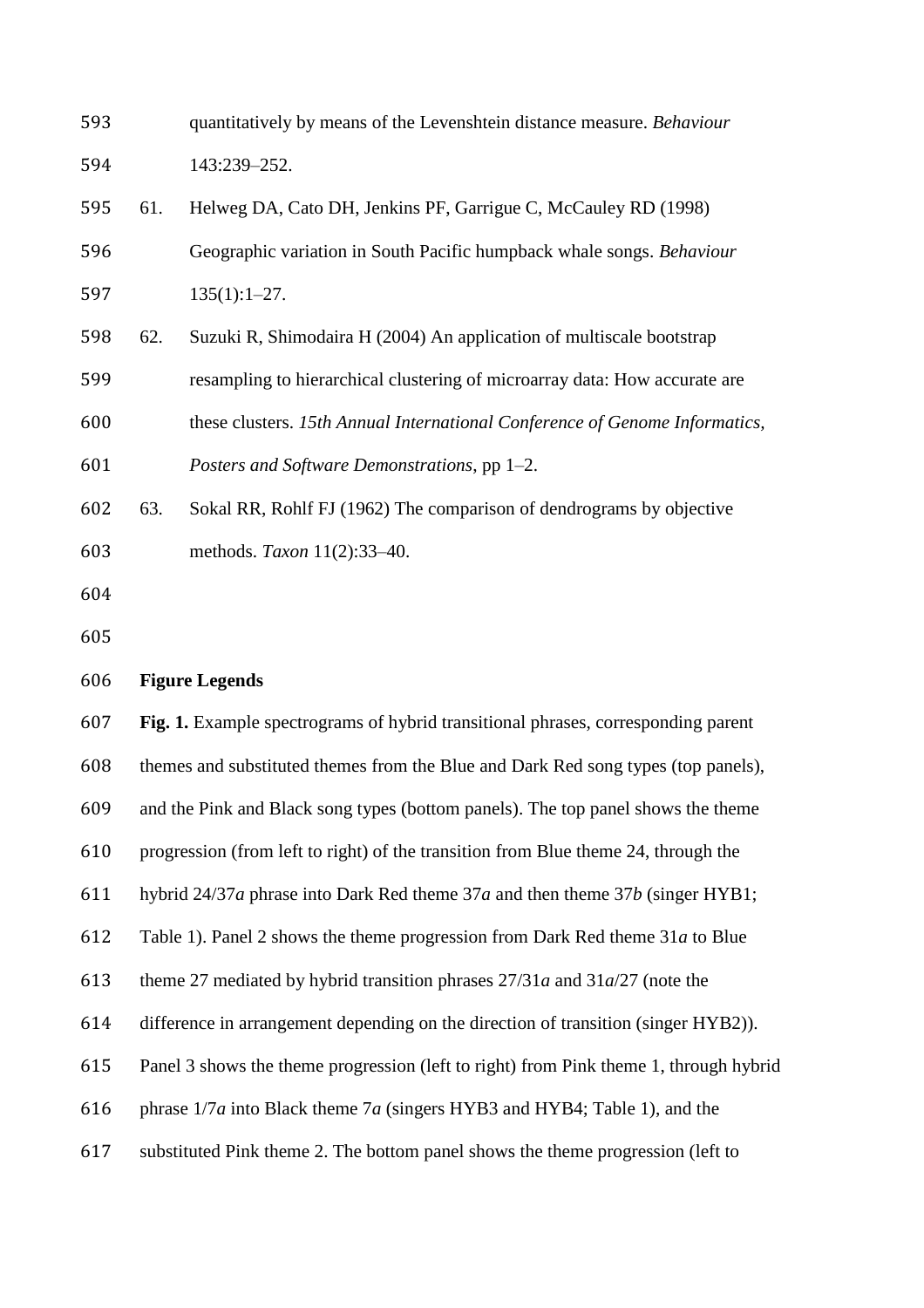right) from Black theme 9*b*, through hybrid phrase 9*b*/4 into Pink theme 4 (singers

HYB3 and HYB4; Table 1). It also shows Pink theme 3 and the unresolved theme 11.

 Spectrograms were 2048 point fast Fourier transform (FFT), Hanning window and 75% overlap, generated in RAVEN PRO 1.4. (Corresponding audio files are provided online).

**Fig. 2.** First-order Markov model of theme transitions to understand hybridization

between (*A*) Pink-Black song types (N=2,222 phrase transitions, N=4 individuals),

and (*B*) Blue-Dark Red song types (N=8,852 phrase transitions, N=46 individuals).

Each node represents a theme or 'phrase type', color-coded by song type. White

nodes represent transitional phrases and dashed lines indicate transitions between

song types. Arrows represent the direction of movement and thicker lines indicate

higher transition probabilities. Transitions between the Pink and Black song types (*A*)

occurred at multiple locations (theme 1 to 7*b*, 9*b* to 4, 10*a* to 1, 4 to 10*a*, 10*a* to 5*b*, 8*b*

to 4, and 8*a* to 5*b*). In contrast, transitions between the Blue and Dark Red song types

(*B*) occurred only at two specific locations in the song: Blue theme 27 - Dark Red

theme 31*a* (both directions), and Blue theme 24 - Dark Red theme 37*a* (one-way).

Phrase repetitions are removed from the figure for ease of display.

**Fig. 3.** Dendrogram of bootstrapped (1000) similarity matrices of average-linkage

hierarchical clustered median unit sequences for each theme for (*A*) French Polynesia

2005 Blue and Dark Red song types (Cophenetic Correlation Coefficient = 0.93), (*B*)

eastern Australia 2002-2003 Blue and Dark Red song types (Cophenetic Correlation

Coefficient = 0.88), and (*C*) eastern Australia 1996-1997 Pink and Black song types

642 (Cophenetic Correlation Coefficient =  $0.95$ ). Multi-scale bootstrap resampling (AU,